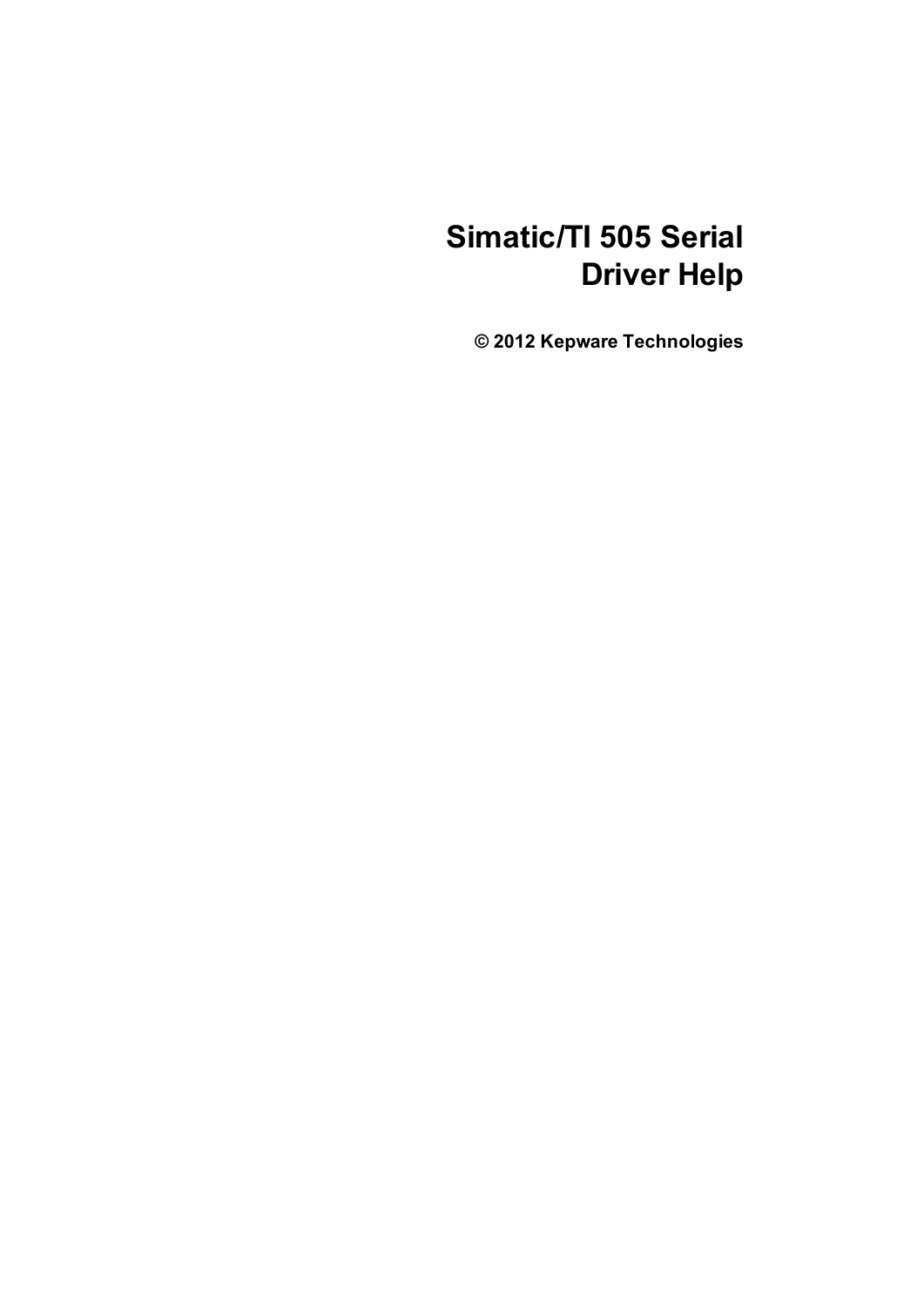# <span id="page-1-0"></span>**Table of Contents**

| Unable to write tag <address> for device <device name="">: Error code <code> 18</code></device></address>              |  |
|------------------------------------------------------------------------------------------------------------------------|--|
| Unable to read block starting at <address> for device <device name="">: Error code <code> 19</code></device></address> |  |
|                                                                                                                        |  |
|                                                                                                                        |  |
|                                                                                                                        |  |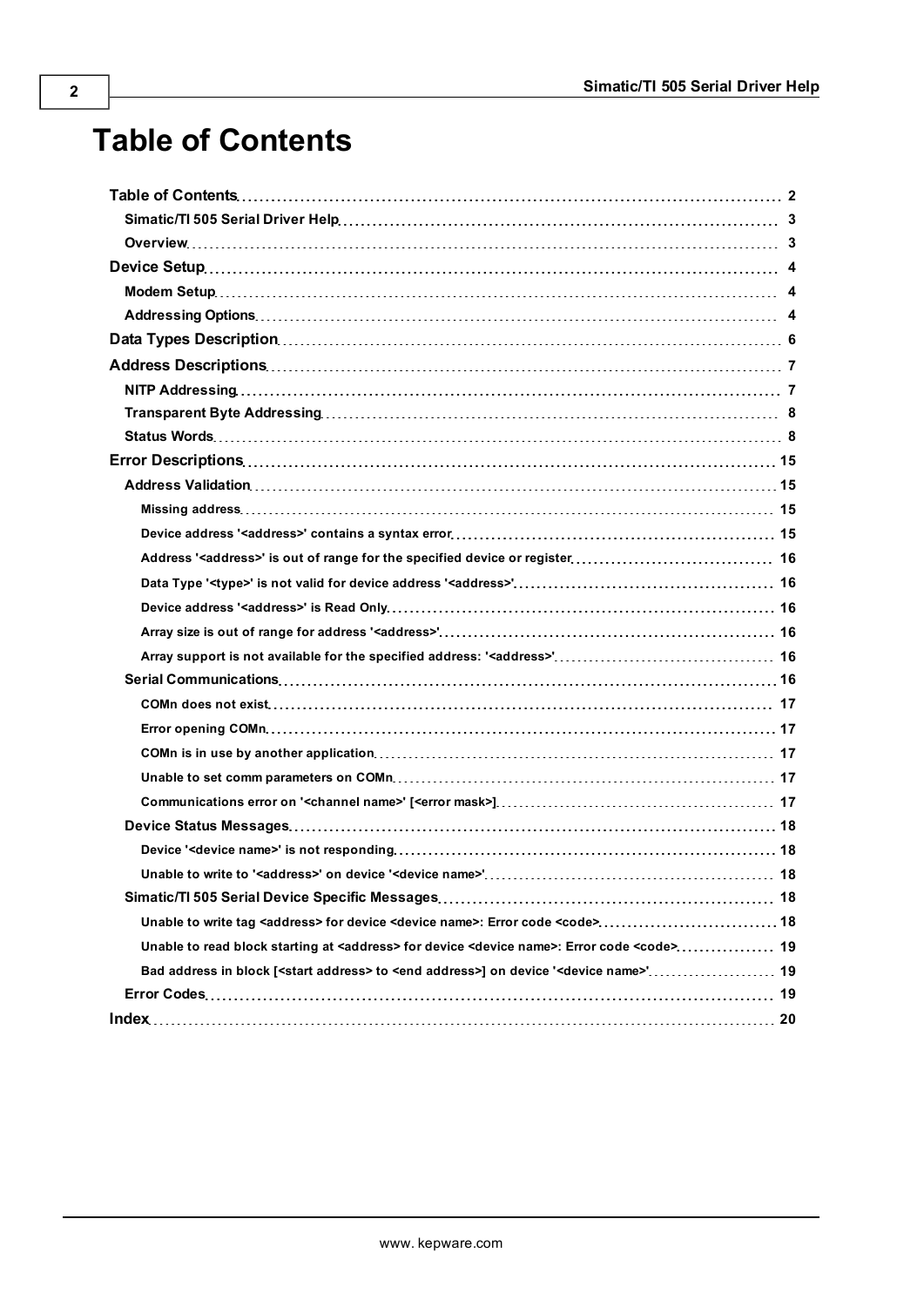#### <span id="page-2-0"></span>**Simatic/TI 505 Serial Driver Help**

Help version 1.019

#### **CONTENTS**

**[Overview](#page-2-1)**

What is the Simatic/TI 505 Serial Driver?

**[Device](#page-3-0) [Setup](#page-3-0)**

How do I configure a device for use with this driver?

#### **[Data](#page-5-0) [Types](#page-5-0) [Description](#page-5-0)**

What data types does this driver support?

#### **[Address](#page-6-0) [Descriptions](#page-6-0)**

How do I address a data location on a TI 500/505 device?

#### **[Error](#page-14-0) [Descriptions](#page-14-0)**

<span id="page-2-1"></span>What error messages does the Simatic/TI 505 Serial Driver produce?

#### **Overview**

The Simatic/TI 505 Serial Driver provides an easy and reliable way to connect Simatic/TI 505 Serial devices to OPC Client applications, including HMI, SCADA, Historian, MES, ERP and countless custom applications.

The driver is a serial driver intended for use with TI 500/505 PLCs using the programming port of the processor. The driver supports two protocols, Non-Intelligent Terminal Protocol (NITP) and Transparent Byte (TB). Both protocols are point-to-point only, meaning only one processor can be connected at a time.

All TI 500/505 processors support the NITP protocol. The NITP protocol is an ASCII protocol. Most processors also support the TB protocol, which is a binary protocol and faster. Processors do not have to be configured to use one protocol or another. Processors that do not support the TB protocol will ignore TB requests.

The protocol selection is made when configuring a device. If NITP is selected, the parity setting for the COM port must be odd and the number of data bits 7. If TB is selected the parity must be none and the number of data bits 8. The baud rate should match the setting in the PLC. RTS\_ALWAYS flow control must be selected for either protocol.

An RS232 cable with a null modem is used to connect the PC to the processor. This is the same cable that is used with the TISOFT programming software.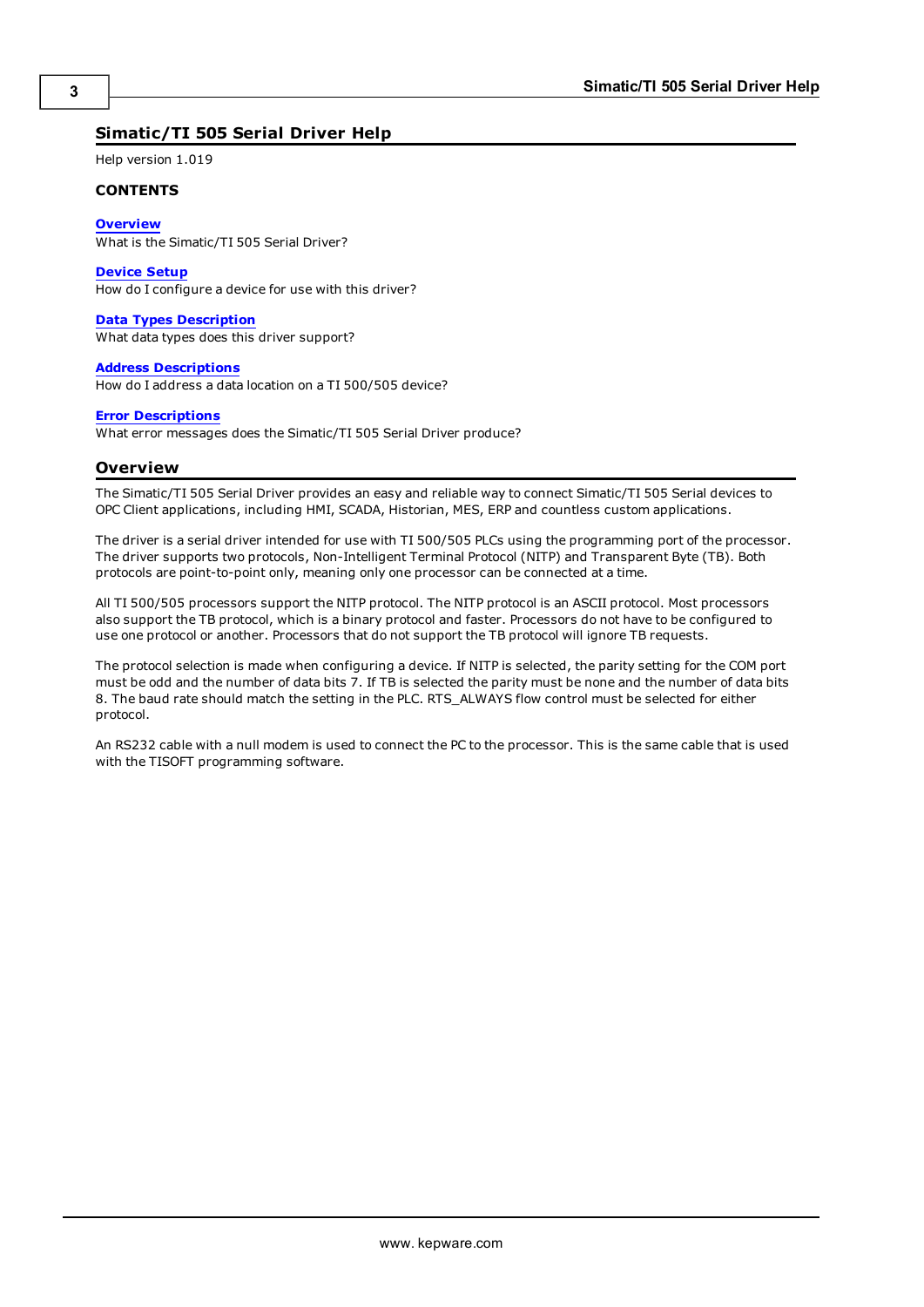#### <span id="page-3-0"></span>**Device Setup**

#### **Supported Devices**

TI Series 500/505 processors: 520, 525, 535, 545, 555, 565 and 575.

#### **Communication Protocol**

Non-Intelligent Terminal Protocol (NITP) Transparent Byte protocol (TB)

#### **Supported Communication Parameters\***

Baud Rate: 300, 600, 1200, 2400, 9600, 19200, or 38400 Stop Bits: 1 Parity: Odd for NITP, None for TB Data Bits: 7 for NITP, 8 for TB

\*Not all devices support the listed configurations.

#### <span id="page-3-3"></span>**Ethernet Encapsulation**

This driver supports Ethernet Encapsulation, which allows the driver to communicate with serial devices attached to an Ethernet network using a terminal server or device server. Ethernet Encapsulation mode is invoked by selecting it from the COM ID dialog on the Channel Properties page. More help on Ethernet Encapsulation can be found in the main OPC Server help file. When used directly with a serial port, this driver supports only a single connection to a single controller per serial port. When operating in the Ethernet Encapsulation mode, the driver will support up to 31 controllers per channel. In this mode a single controller can be paired with a terminal server/device server to form a single node.

#### **Flow Control**

When using an RS232/RS485 converter, the type of flow control that is required will depend upon the needs of the converter. Some converters do not require any flow control and others will require RTS flow. Consult the converter's documentation in order to determine its flow requirements. We recommend using an RS485 converted that provides automatic flow control.

**Note:** When using the manufacturer's supplied communications cable, it is sometimes necessary to choose a flow control setting of **RTS** or **RTS Always** under Channel Properties. For the Simatic/TI 505 Serial select RTS\_ ALWAYS for either protocol.

#### **Cable Connections**



#### <span id="page-3-1"></span>**Modem Setup**

This driver supports modem functionality. For more information, please refer to the topic "Modem Support" in the OPC Server Help documentation.

#### <span id="page-3-2"></span>**Addressing Options**

#### **0/1-Based Bit Addressing**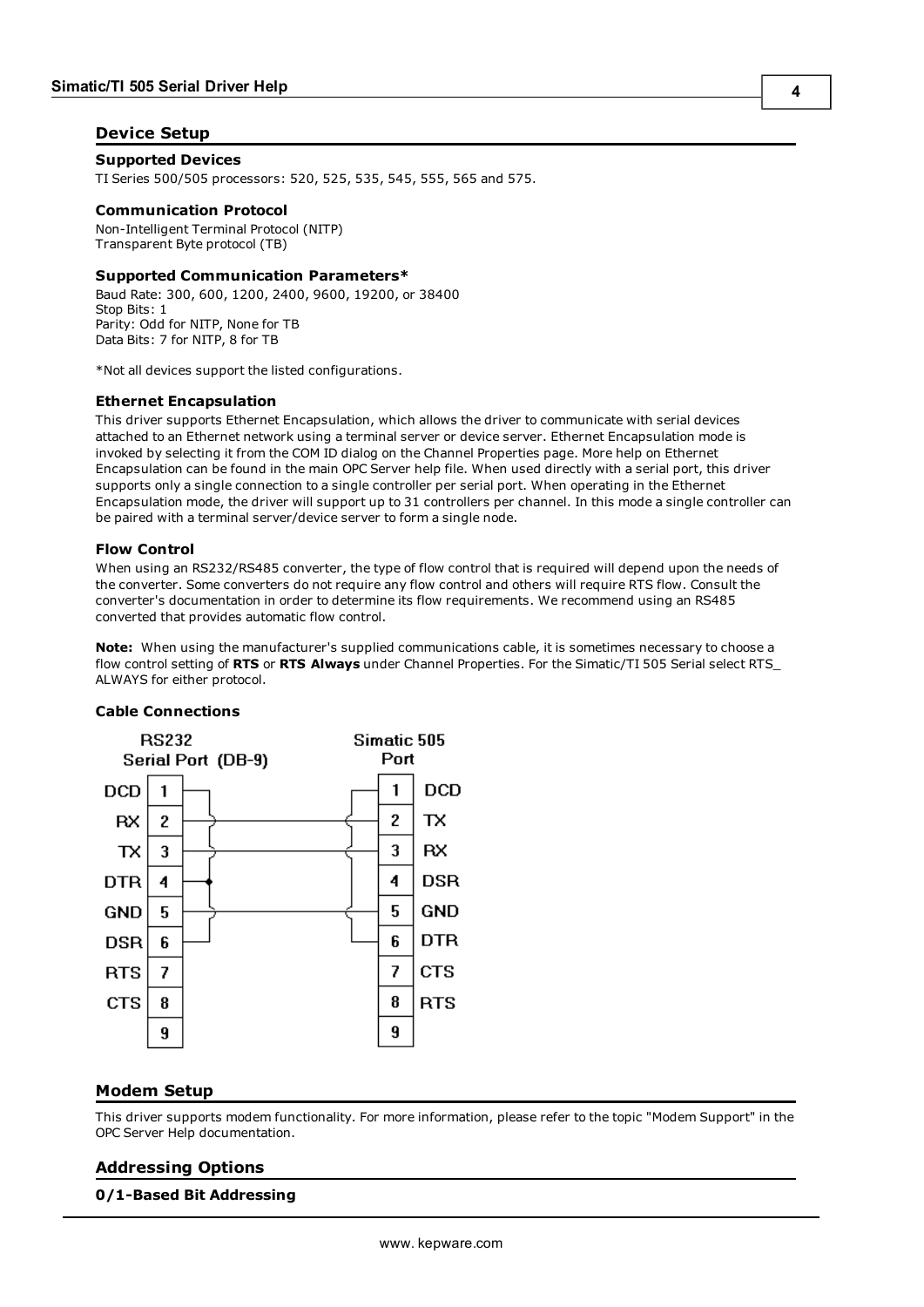Memory types that allow bit within Word (for example, V) can be referenced as a Boolean. The addressing notation for doing this is as follows:

*<memory type><address>.<bit>*

where <bit> represents the bit number within the Word or DWord, depending on the memory type. 0/1-Based Bit Addressing provides two ways of addressing a bit within the given Word or DWord: 0-Based and 1-Based. 0- Based addressing simply means the "first bit" begins at 0. With 1-Based, the first bit begins at 1. The bit order for the Word or DWord is irrelevant with this option. In other words, it doesn't matter whether the first bit is the Most Significant Bit or the Least Significant Bit.

**Note:** In this driver, the first bit will either be bit 0 or bit 1 depending on this 0/1-Based Bit Addressing setting.

#### **0-Based (Default Setting)**

| Data Type    | <b>Bit Range</b> |
|--------------|------------------|
| <b>Word</b>  | Bits $0 - 15$    |
| <b>DWord</b> | Bits $0 - 31$    |

#### **1-Based**

| Data Type    | <b>Bit Range</b> |
|--------------|------------------|
| <b>Word</b>  | Bits $1 - 16$    |
| <b>DWord</b> | Bits $1 - 32$    |

**Note:** 0/1-Based Bit Addressing does not apply to non-bit addresses such as Word addresses in V memory. These addresses are always 1-Based and are not configurable.

#### **Bit Order for V, K, STW**

This option is used to select the order in which bits will be presented to V, K, and STW memory types when bitaccessed.

**Note:** For the following example, the 1st through 16th bit signifies either 0-15 bits or 1-16 bits depending on if the driver is set at 0-Based Bit Addressing or 1-Based.

DWord follows the same bit order logic as Words except instead of 16 bits, there are 32 bits.

#### **Bit 0 Is MSB of Word**

| <b>MSB</b> |        |                          |   |        |   |                          |        |                 |           | <b><i><u>ALCOHOL: 2009</u></i></b><br>-- |    |    |          |    |
|------------|--------|--------------------------|---|--------|---|--------------------------|--------|-----------------|-----------|------------------------------------------|----|----|----------|----|
|            | -<br>- | $\overline{\phantom{0}}$ | ◢ | -<br>۰ | ь | $\overline{\phantom{0}}$ | -<br>O | $\epsilon$<br>ᅶ | <b>++</b> | ᆠ                                        | د⊥ | 14 | -<br>∸ ~ | ΤO |

#### **Bit 1 Is LSB (Default Setting) of Word**

| <b>MSB</b> |         |    |                               |                               |           |    |               |   | .<br>LJ D |                          |   |  |
|------------|---------|----|-------------------------------|-------------------------------|-----------|----|---------------|---|-----------|--------------------------|---|--|
| 16         | -<br>ᅩJ | 14 | $\overline{\phantom{0}}$<br>ᅩ | $\overline{\phantom{a}}$<br>ᆠ | <b>++</b> | τn | $\sim$<br>. . | - |           | $\overline{\phantom{a}}$ | - |  |

**See Also: [Device](#page-3-0) [Setup](#page-3-0)**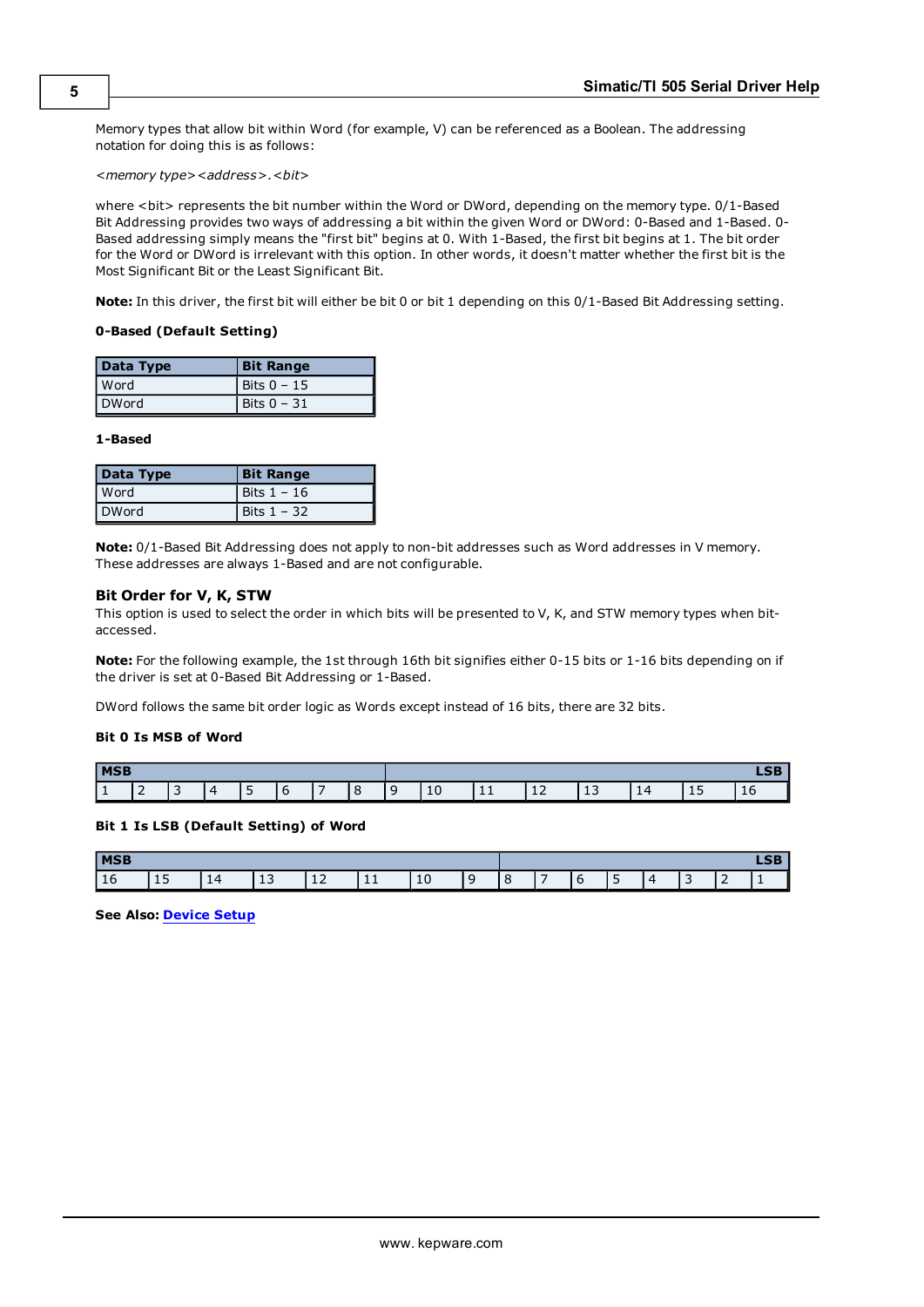### <span id="page-5-0"></span>**Data Types Description**

<span id="page-5-6"></span><span id="page-5-5"></span><span id="page-5-2"></span><span id="page-5-1"></span>

| Data Type    | <b>Description</b>                                                  |
|--------------|---------------------------------------------------------------------|
| Boolean      | Single bit                                                          |
| Word         | Unsigned 16 bit value                                               |
|              |                                                                     |
|              | $bit$ 0 is the low bit                                              |
|              | bit 15 is the high bit                                              |
| Short        | Signed 16 bit value                                                 |
|              |                                                                     |
|              | $bit$ 0 is the low bit                                              |
|              | bit 14 is the high bit                                              |
|              | bit 15 is the sign bit                                              |
| <b>DWord</b> | Unsigned 32 bit value                                               |
|              |                                                                     |
|              | bit 0 is the low bit                                                |
|              | bit 31 is the high bit                                              |
| $Long*$      | Signed 32 bit value                                                 |
|              |                                                                     |
|              | bit 0 is the low bit                                                |
|              | bit 30 is the high bit                                              |
|              | bit 31 is the sign bit                                              |
| $Float*$     | 32 bit floating point value.                                        |
|              |                                                                     |
|              | The driver interprets two consecutive registers as a floating-point |
|              | value by making the first register the high word and the second     |
|              | register the low word.                                              |

<span id="page-5-4"></span><span id="page-5-3"></span>\*Long is the same as Double in the TISOFT programming software.

\*Float is the same as Real in the TISOFT programming software.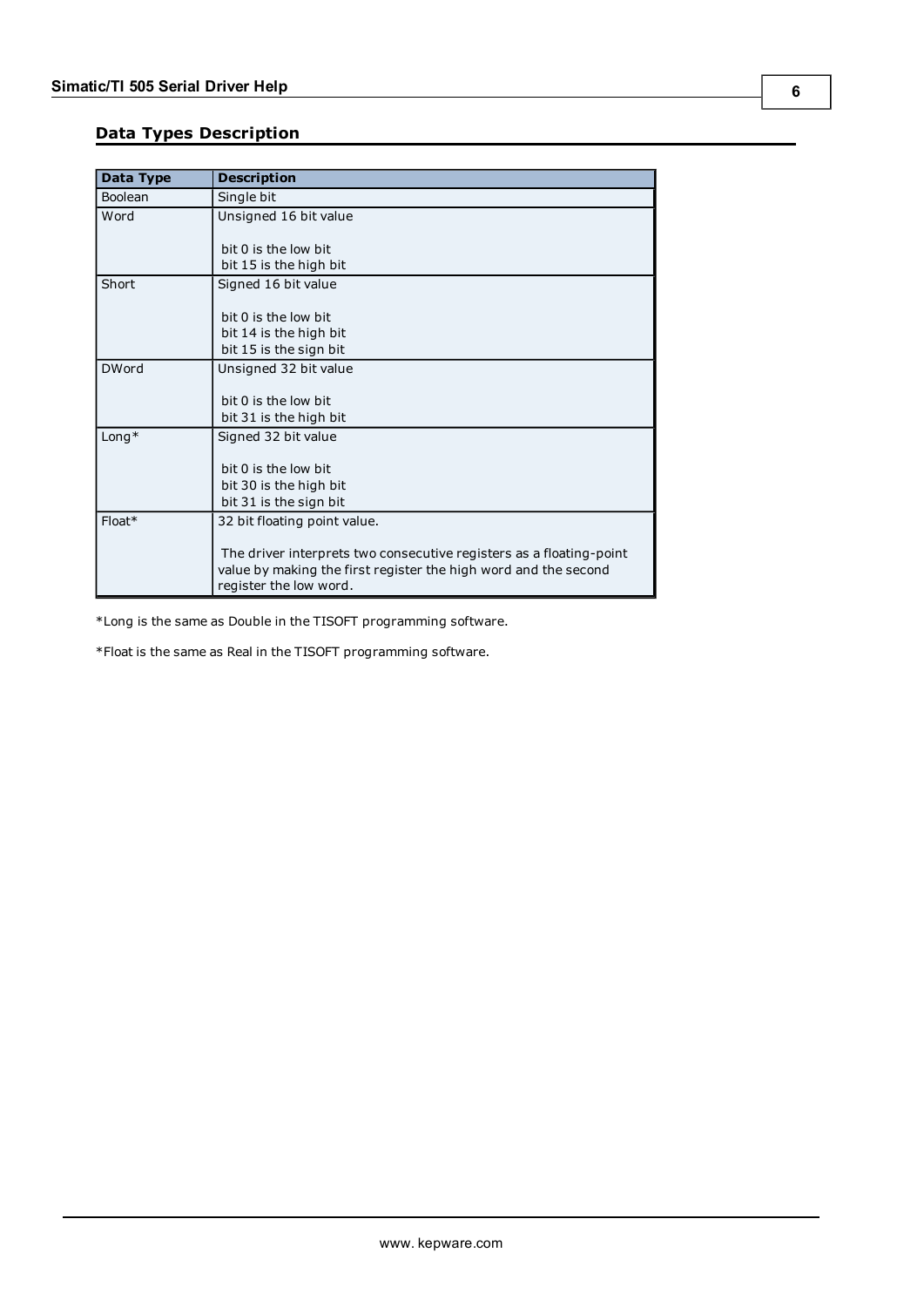#### <span id="page-6-0"></span>**Address Descriptions**

Address specifications vary depending on the model in use. Select a link from the following list to obtain specific address information for the model of interest.

#### **[NITP](#page-6-1) [Addressing](#page-6-1)**

**[Transparent](#page-7-0) [Byte](#page-7-0) [Addressing](#page-7-0) [Status](#page-7-1) [Words](#page-7-1)**

#### <span id="page-6-1"></span>**NITP Addressing**

The Simatic/TI 505 Serial driver supports the following addresses when using the NITP protocol. The default data type for each address type is indicated in **bold**.

| <b>Address Type</b>               | <b>Format</b>                 | Range                          | <b>Data Types</b>                 | <b>Access</b> |
|-----------------------------------|-------------------------------|--------------------------------|-----------------------------------|---------------|
| Discrete Inputs                   | X <address></address>         | 1-65536                        | <b>Boolean</b>                    | Read/Write    |
| Discrete Outputs                  | Y <address></address>         | 1-65536                        | <b>Boolean</b>                    | Read/Write    |
| Word Inputs                       | WX <address></address>        | 1-65536<br>1-65535             | Short, Word<br>Long, DWord, Float | Read/Write    |
| <b>Word Outputs</b>               | WY <address></address>        | 1-65536<br>1-65535             | Short, Word<br>Long, DWord, Float | Read/Write    |
| Discrete Control                  | $C$ <address></address>       | 1-65536                        | <b>Boolean</b>                    | Read/Write    |
| Word Memory                       | V <address></address>         | 1-65536<br>1-65535             | Short, Word<br>Long, DWord, Float | Read/Write    |
| Word Memory Bit Access            | V <address>.bit</address>     | address: 1-65536*<br>bit: 0-15 | <b>Boolean</b>                    | Read/Write    |
| <b>Constant Memory</b>            | K <address></address>         | 1-65536<br>1-65535             | Short, Word<br>Long, DWord, Float | Read Only     |
| <b>Constant Memory Bit Access</b> | K <address>.bit</address>     | address: 1-65536*<br>bit: 0-15 | <b>Boolean</b>                    | Read Only     |
| <b>Status Words</b>               | STW <address></address>       | 1-65536<br>1-65535             | Short, Word<br>Long, DWord, Float | Read/Write    |
| Status Words Bit<br>Access        | STW <address> .bit</address>  | address: 1-65536*<br>bit: 0-15 | <b>Boolean</b>                    | Read/Write    |
| Timer/Counter Preset              | TCP <address></address>       | 1-65535                        | Short, Word                       | Read/Write    |
| Timer/Counter Current             | TCC <address></address>       | 1-65535                        | Short, Word                       | Read/Write    |
| Drum Step Preset                  | DSP <address></address>       | 1-32767                        | Short, Word                       | Read/Write    |
| Drum Step Current                 | DSC <address></address>       | 1-32767                        | Short, Word                       | Read/Write    |
| Drum Step Current Count           | DCC <address></address>       | 1-32767                        | Short, Word                       | Read Only     |
| Drum Time Base                    | DTB <address></address>       | 1-32767                        | Short, Word                       | Read/Write    |
| Drum Count Preset                 | DCP <drum] .<step=""></drum]> | drum 1-32767<br>step $1-16$    | Short, Word                       | Read/Write    |

\*For more information, refer to **[0/1-Based](#page-3-2) [Bit](#page-3-2) [Addressing](#page-3-2) [Option](#page-3-2)**.

The actual number of addresses available for of each type is dependent on the configuration of the PLC. If at runtime the driver finds that an address is not present in the device, the driver will post an error message and remove the tag from its scan list.

#### **V Memory Access as Arrays**

The Simatic/TI 505 Serial driver supports access to V memory in an array. The size of the array for NITP mode is limited to 100 V memory registers per array. When accessing large arrays, multiple read/write commands are used to access consecutive V memory addresses and may require additional time to process. To access V memory as an array, array notation must be used when entering an address. Array notation is shown in the following examples:

| V <sub>100</sub> [5] | This denotes an array starting at V100 with a length of 5. This means that the array contains V100, V101,<br>V102, V103, and V104. |
|----------------------|------------------------------------------------------------------------------------------------------------------------------------|
| V100[2][3]           | This denotes a two dimensional array starting at V100 and containing V100, V101, V102, V103, V104, and<br>V105 in a 2 by 3 array.  |

**Note:** Arrays can be either the Word or SHORT data type, with a default of Word.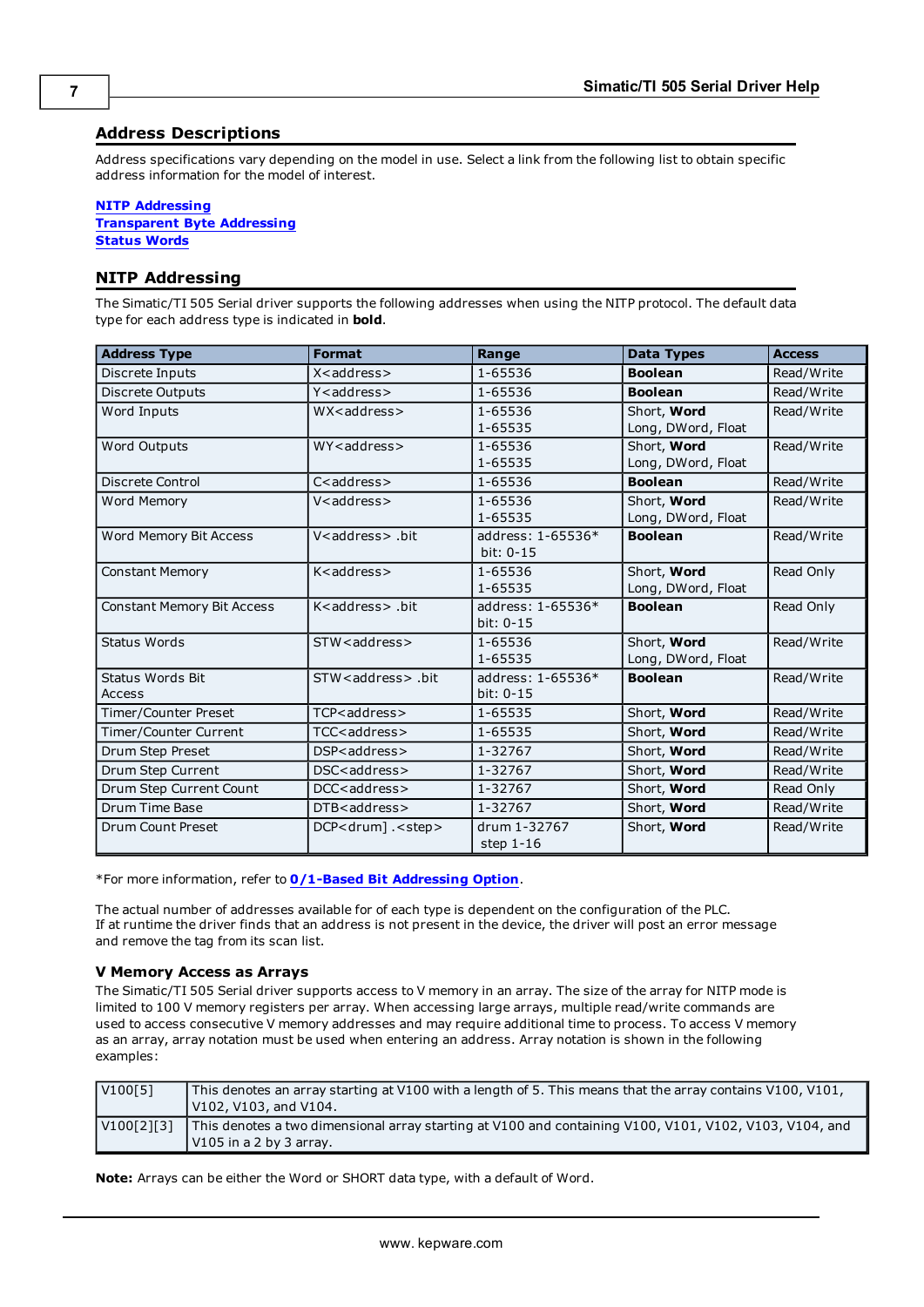#### <span id="page-7-0"></span>**Transparent Byte Addressing**

The Simatic/TI 505 Serial driver supports the following addresses when using the Tranparent Byte protocol. The default data type for each address type is indicated in **bold**.

| <b>Address Type</b>               | <b>Format</b>                   | Range                          | <b>Data Types</b>                 | <b>Access</b> |
|-----------------------------------|---------------------------------|--------------------------------|-----------------------------------|---------------|
| Discrete Inputs                   | X <address></address>           | 1-65536                        | <b>Boolean</b>                    | Read/Write    |
| Discrete Outputs                  | Y <address></address>           | 1-65536                        | <b>Boolean</b>                    | Read/Write    |
| Word Inputs                       | WX <address></address>          | 1-65536<br>1-65535             | Short, Word<br>Long, DWord, Float | Read/Write    |
| <b>Word Outputs</b>               | WY <address></address>          | 1-65536<br>1-65535             | Short, Word<br>Long, DWord, Float | Read/Write    |
| Discrete Control                  | C <address></address>           | 1-65536                        | <b>Boolean</b>                    | Read/Write    |
| <b>Word Memory</b>                | V <address></address>           | 1-65536<br>1-65535             | Short, Word<br>Long, DWord, Float | Read/Write    |
| Word Memory Bit<br><b>Access</b>  | V <address>.bit</address>       | address: 1-65536*<br>bit: 0-15 | <b>Boolean</b>                    | Read/Write    |
| <b>Constant Memory</b>            | K <address></address>           | 1-65536<br>1-65535             | Short, Word<br>Long, DWord, Float | Read Only     |
| <b>Constant Memory Bit Access</b> | K <address>.bit</address>       | address: 1-65536*<br>bit: 0-15 | <b>Boolean</b>                    | Read Only     |
| Status Words                      | STW <address></address>         | 1-65536<br>1-65535             | Short, Word<br>Long, DWord, Float | Read/Write    |
| Status Words Bit<br><b>Access</b> | STW <address>.bit</address>     | address: 1-65536*<br>bit: 0-15 | <b>Boolean</b>                    | Read/Write    |
| Timer/Counter Preset              | TCP <address></address>         | 1-65535                        | Short, Word                       | Read/Write    |
| Timer/Counter Current             | TCC <address></address>         | 1-65535                        | Short, Word                       | Read/Write    |
| Drum Step Preset                  | DSP <address></address>         | 1-32767                        | Short, Word                       | Read/Write    |
| Drum Step Current                 | DSC <address></address>         | 1-32767                        | Short, Word                       | Read/Write    |
| Drum Step Current Count           | DCC <address></address>         | 1-32767                        | Short, Word                       | Read Only     |
| Drum Time Base                    | DTB <address></address>         | 1-32767                        | Short, Word                       | Read/Write    |
| Drum Count Preset                 | DCP <drum].<step></drum].<step> | drum 1-32767<br>step $1-16$    | Short, Word                       | Read/Write    |

\*For more information, refer to **[0/1-Based](#page-3-2) [Bit](#page-3-2) [Addressing](#page-3-2) [Option](#page-3-2)**.

The actual number of addresses available for of each type is dependent on the configuration of the PLC. If at runtime the driver finds that an address is not present in the device, the driver will post an error message and remove the tag from its scan list.

#### **V Memory Access as Arrays**

The Simatic/TI 505 Serial driver supports access to V memory in an array. The size of the array for Transparent Byte mode is limited to 100 V memory registers per array. When accessing large arrays, multiple read/write commands are used to access consecutive V memory addresses and may require additional time to process. To access V memory as an array, array notation must be used when entering an address. Array notation is shown in the following examples:

| V100[10]   | This denotes an array starting at V100 with a length of 10. This means that the array contains V100, V101,<br>V102, V103, V104, V105, V106, V107, V108, and V109. |
|------------|-------------------------------------------------------------------------------------------------------------------------------------------------------------------|
| V100[3][3] | This denotes a two dimensional array starting at V100 and containing V100, V101, V102, V103, V104,<br>V105, V106, V107, and V108 in a 3 by 3 array.               |

<span id="page-7-1"></span>**Note:** Arrays can be either the Word or SHORT data type, with a default of Word.

#### **Status Words**

For all Status Words, Bit 1 is the Most Significant Bit (MSB) and Bit 16 is the Least Significant Bit (LSB) in order from left to right. Users can configure bit addressing to be 0-15 or 1-16 addressing, and can also set the driver to use 1 or 15 as the MSB (thus changing the bit referencing). For more information, refer to **[Addressing](#page-3-2) [Options](#page-3-2)**.

**Note:** Only addresses that are not used by the controller can be written to.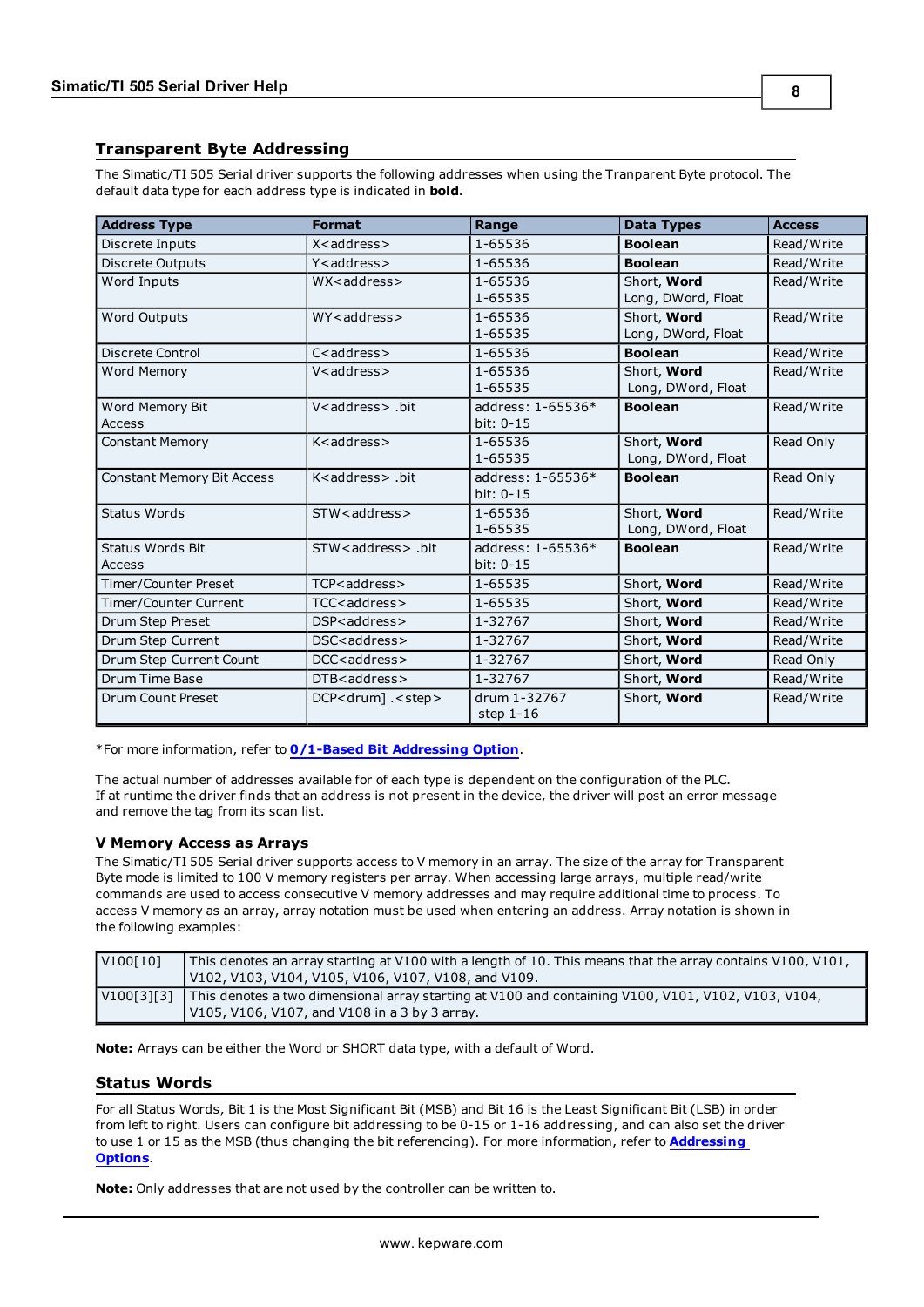| <b>Register</b> | <b>Description</b>                                                             | <b>CP525</b> | <b>CP545</b> | <b>CP565</b>   | <b>CTI 2500</b> |
|-----------------|--------------------------------------------------------------------------------|--------------|--------------|----------------|-----------------|
| STW00001        | Non-Fatal Errors.                                                              | X            | x            | X              | $\pmb{\times}$  |
|                 | Bit 4, $1 =$ Password has been entered.                                        |              |              |                |                 |
|                 | Bit 5, $1 =$ Password has been entered and                                     |              |              |                |                 |
|                 | disabled.                                                                      |              |              |                |                 |
|                 | Bit 6, $1 =$ User program error.*<br>Bit 7, $1 =$ Subroutine stack overflow.   |              |              |                |                 |
|                 | Bit 8, $1 =$ Time of day clock failure.                                        |              |              |                |                 |
|                 | Bit 10 = Special function module communication                                 |              |              |                |                 |
|                 | error.                                                                         |              |              |                |                 |
|                 | Bit 11, $1$ = Previous RLL instruction failed.                                 |              |              |                |                 |
|                 | Bit 12, $1 = I/O$ module failure or I/O module                                 |              |              |                |                 |
|                 | configuration mismatch.<br>Bit 13, $1 =$ Communication port failure.           |              |              |                |                 |
|                 | Bit 14, $1 =$ Scan overrun.                                                    |              |              |                |                 |
|                 | Bit 15, $1 =$ Battery low.                                                     |              |              |                |                 |
| STW00002        | Base Control Status. Each bit reflects the status of $\vert x \vert$           |              | X            | X              | $\pmb{\times}$  |
|                 | a single base.                                                                 |              |              |                |                 |
|                 |                                                                                |              |              |                |                 |
|                 | $0 =$ Status is good.<br>$1 =$ Base is not present or has a problem.           |              |              |                |                 |
|                 |                                                                                |              |              |                |                 |
|                 | Bit 1, Base 15                                                                 |              |              |                |                 |
|                 | Bit 2, Base 14                                                                 |              |              |                |                 |
|                 | Bit 3, Base 13                                                                 |              |              |                |                 |
|                 | Bit 4, Base 12                                                                 |              |              |                |                 |
|                 | Bit 5, Base 11<br>Bit 6, Base 10                                               |              |              |                |                 |
|                 | Bit 7, Base 9                                                                  |              |              |                |                 |
|                 | Bit 8, Base 8                                                                  |              |              |                |                 |
|                 | Bit 9, Base 7                                                                  |              |              |                |                 |
|                 | Bit 10, Base 6                                                                 |              |              |                |                 |
|                 | Bit 11, Base 5<br>Bit 12, Base 4                                               |              |              |                |                 |
|                 | Bit 13, Base 3                                                                 |              |              |                |                 |
|                 | Bit 14, Base 2                                                                 |              |              |                |                 |
|                 | Bit 15, Base 1                                                                 |              |              |                |                 |
|                 | Bit 16, Base 0                                                                 |              |              |                |                 |
| STW00003-00009  | Profibus DP Slave Status.                                                      | X            | X            | $\pmb{\times}$ | X               |
|                 | Each bit is 0 if a slave is present, or 1 if the slave                         |              |              |                |                 |
|                 | is missing or failed.                                                          |              |              |                |                 |
|                 | STW03 Bit 1-16 slave addresses 16-1.                                           |              |              |                |                 |
|                 | STW04 Bit 1-16 slave addresses 32-17.                                          |              |              |                |                 |
|                 | STW05 Bit 1-16 slave addresses 48-33.                                          |              |              |                |                 |
|                 | STW06 Bit 1-16 slave addresses 64-49.                                          |              |              |                |                 |
|                 | STW07 Bit 1-16 slave addresses 80-65.<br>STW08 Bit 1-16 slave addresses 96-81. |              |              |                |                 |
|                 | STW09 Bit 1-16 slave addresses 112-97.                                         |              |              |                |                 |
| STW00010        | Contains the value of the previous dynamic scan                                | X            | X            | X              | $\mathsf{x}$    |
|                 | time.                                                                          |              |              |                |                 |
| STW00011        | Indicates the status of the modules in the Local                               | $\mathsf{x}$ | X            | X              | $\pmb{\times}$  |
|                 | Base (Base 0). Each bit indicates a module in a                                |              |              |                |                 |
|                 | slot.                                                                          |              |              |                |                 |
|                 | $0 = Good.$                                                                    |              |              |                |                 |
|                 | $1 =$ Module not present or failed.                                            |              |              |                |                 |
|                 | Bit $1 - 16 =$ Module $16 - 1$ .                                               |              |              |                |                 |
| STW00012-00026  | Status bits for modules in Bases 1 - 15, STW012                                | $\mathsf{x}$ | X            | X              | $\pmb{\times}$  |
|                 | $=$ Base 1                                                                     |              |              |                |                 |
|                 |                                                                                |              |              |                |                 |
|                 | Bit range is the same as for STW011.                                           |              |              |                |                 |
| STW00027-00138  | This range of Status Words apply to the Profibus                               | X            | X            | X              | X               |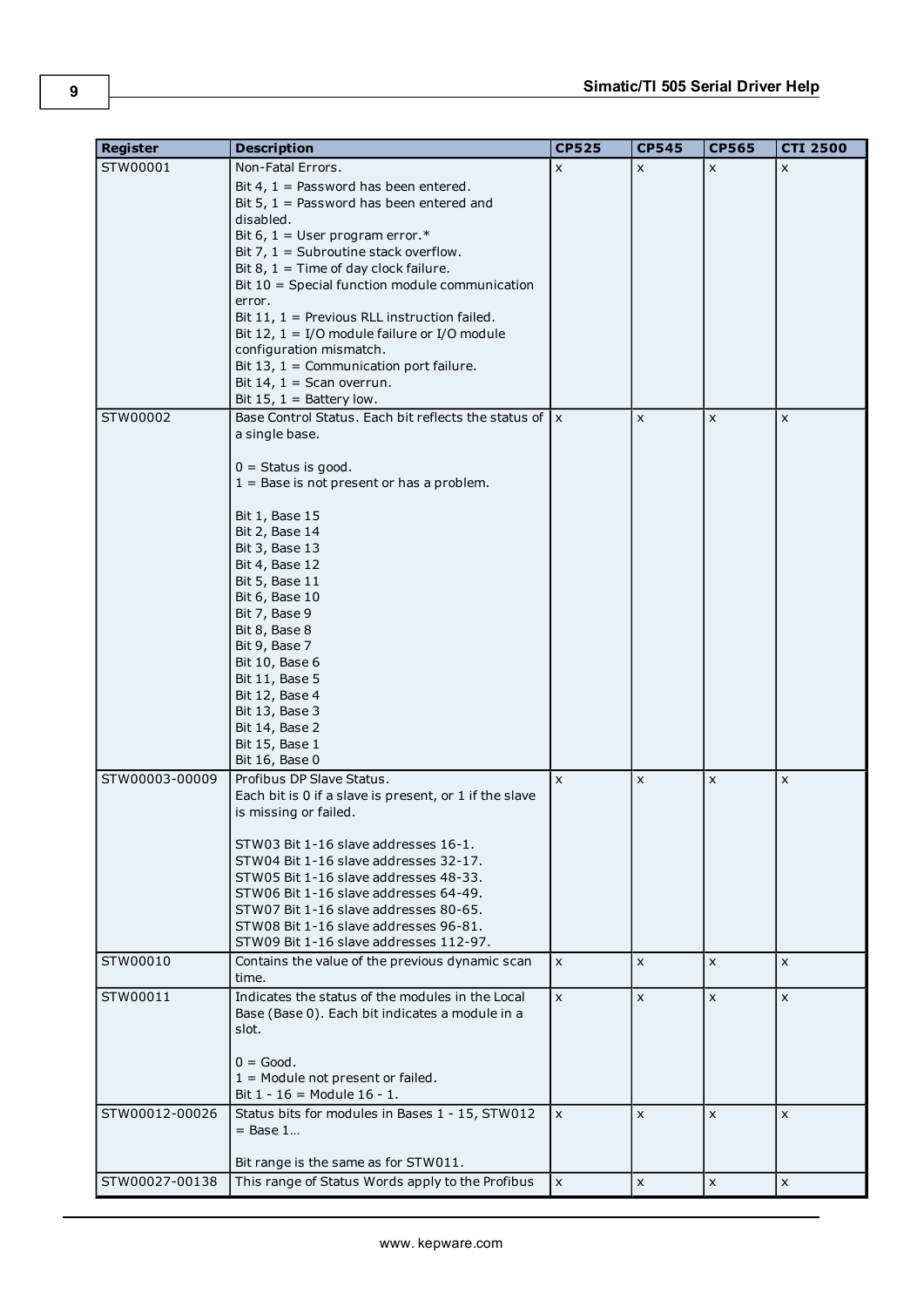|                | DP Slave channels if present. STW027 is slave<br>1STW138 is slave 112.                                                                                                                                                                                                                                                                                                                                                                                                                                                                                                                                                                                                          |                |                |                |                |
|----------------|---------------------------------------------------------------------------------------------------------------------------------------------------------------------------------------------------------------------------------------------------------------------------------------------------------------------------------------------------------------------------------------------------------------------------------------------------------------------------------------------------------------------------------------------------------------------------------------------------------------------------------------------------------------------------------|----------------|----------------|----------------|----------------|
|                | Bit range is the same as for STW011.                                                                                                                                                                                                                                                                                                                                                                                                                                                                                                                                                                                                                                            |                |                |                |                |
| STW00139       | This Status Word provides a count of the discrete<br>points (X/Y or C) that are currently forced.                                                                                                                                                                                                                                                                                                                                                                                                                                                                                                                                                                               | X              | x              | X              | X              |
| STW00140       | This Status Word provides a count of the word<br>points (WX/WY) that are currently forced.                                                                                                                                                                                                                                                                                                                                                                                                                                                                                                                                                                                      | X              | $\mathsf{x}$   | $\pmb{\times}$ | $\pmb{\times}$ |
| STW00141-00144 | Date, Time, and Day of Week.                                                                                                                                                                                                                                                                                                                                                                                                                                                                                                                                                                                                                                                    | $N/A$ .        | N/A.           | N/A.           | $N/A$ .        |
| STW141         | Bit 1-4, Year tens digit.<br>Bit 5-8, Year units digit.<br>Bit 9-12, Month tens digit.<br>Bits 13-16, Month units.                                                                                                                                                                                                                                                                                                                                                                                                                                                                                                                                                              | $\pmb{\times}$ | X              | X              | $\pmb{\times}$ |
| STW142         | Bit 1-4, Day - Tens digit.<br>Bit 5-8, Day - Units digit.<br>Bit 9-12, Hour - Tens digit.<br>Bit 13-16, Hour - Units digit.                                                                                                                                                                                                                                                                                                                                                                                                                                                                                                                                                     | X              | $\pmb{\times}$ | $\pmb{\times}$ | $\pmb{\times}$ |
| STW143         | Bit 1-4, Minute - Tens digit.<br>Bit 5-8, Minute - Units digit.<br>Bit 9-12, Seconds - Tens digit.<br>Bit 13-16, Seconds - Units digit.                                                                                                                                                                                                                                                                                                                                                                                                                                                                                                                                         | X              | $\pmb{\times}$ | $\pmb{\times}$ | $\pmb{\times}$ |
| STW144         | Bit 1-4, Seconds - Tenths digit.<br>Bit 5-8, Seconds - Hundredths digit.<br>Bit 9-12, Not used - Always 0.<br>Bit 13-16, Day of the week.                                                                                                                                                                                                                                                                                                                                                                                                                                                                                                                                       | $\mathsf{x}$   | X              | X              | X              |
| STW00145       | Receive Error Counts.                                                                                                                                                                                                                                                                                                                                                                                                                                                                                                                                                                                                                                                           | $\pmb{\times}$ | x              | $\pmb{\times}$ | $\pmb{\times}$ |
| STW00146       | Timeout Counts.                                                                                                                                                                                                                                                                                                                                                                                                                                                                                                                                                                                                                                                                 | $\pmb{\times}$ | x              | X              | X              |
| STW00147       | This Status Word records the number of times<br>that the Profibus-DP Slaves have failed to respond<br>to a request from the Series 505 or CTI 2500 CPU<br>since the most recent restart.                                                                                                                                                                                                                                                                                                                                                                                                                                                                                        | X              | x              | $\pmb{\times}$ | $\pmb{\times}$ |
| STW00148       | This Status Word records the number of times<br>that the Profibus-DP I/O channel has experienced<br>a loss of token since the most recent restart.                                                                                                                                                                                                                                                                                                                                                                                                                                                                                                                              | $\pmb{\times}$ | $\pmb{\times}$ | $\pmb{\times}$ | $\pmb{\times}$ |
| STW00149-00160 | Reserved.                                                                                                                                                                                                                                                                                                                                                                                                                                                                                                                                                                                                                                                                       | $N/A$ .        | N/A.           | $N/A$ .        | N/A.           |
| STW00161       | Special Function Processor Fatal Error.<br>Bit $1, 1 = ROM error$ .<br>Bit 2, $1 = RAM error$ .<br>Bit 3, $1 =$ Operating System error.<br>Bit 4, 1 = Invalid control block encountered.<br>Bit 5, $1 =$ Diagnostic failure.<br>Bit 7, $1 = S$ Memory is inconsistent.<br>Bit $8 =$ Special function program received from<br>RLL is invalid.                                                                                                                                                                                                                                                                                                                                   | $\mathsf{x}$   | $\mathsf{x}$   | $\mathsf{x}$   | X              |
| STW00162       | Special Function Processor Non-Fatal Errors.<br>Bit 1, 1 = Port 1 communication error. **<br>Bit 3, $1 =$ Port overrun error.<br>Bit 4, $1 =$ Analog alarm overrun error.<br>Bit 5, $1 =$ Cyclic special function programs<br>overrun error.<br>Bit $6, 1$ = Normal special function program queue<br>is full.<br>Bit 7, $1 =$ Priority special function program queue<br>is full.<br>Bit 8, $1 =$ Cyclic special function program queue<br>is full.<br>Bit 9, $1 =$ Loop calculation error.<br>Bit 10, $1 =$ Analog alarm calculation error.<br>Bit 11, $1 =$ Control block disabled.<br>Bit 12, $1 =$ Attempt to execute undefined special<br>function program or subroutine. | X              | X              | X              | $\mathsf{x}$   |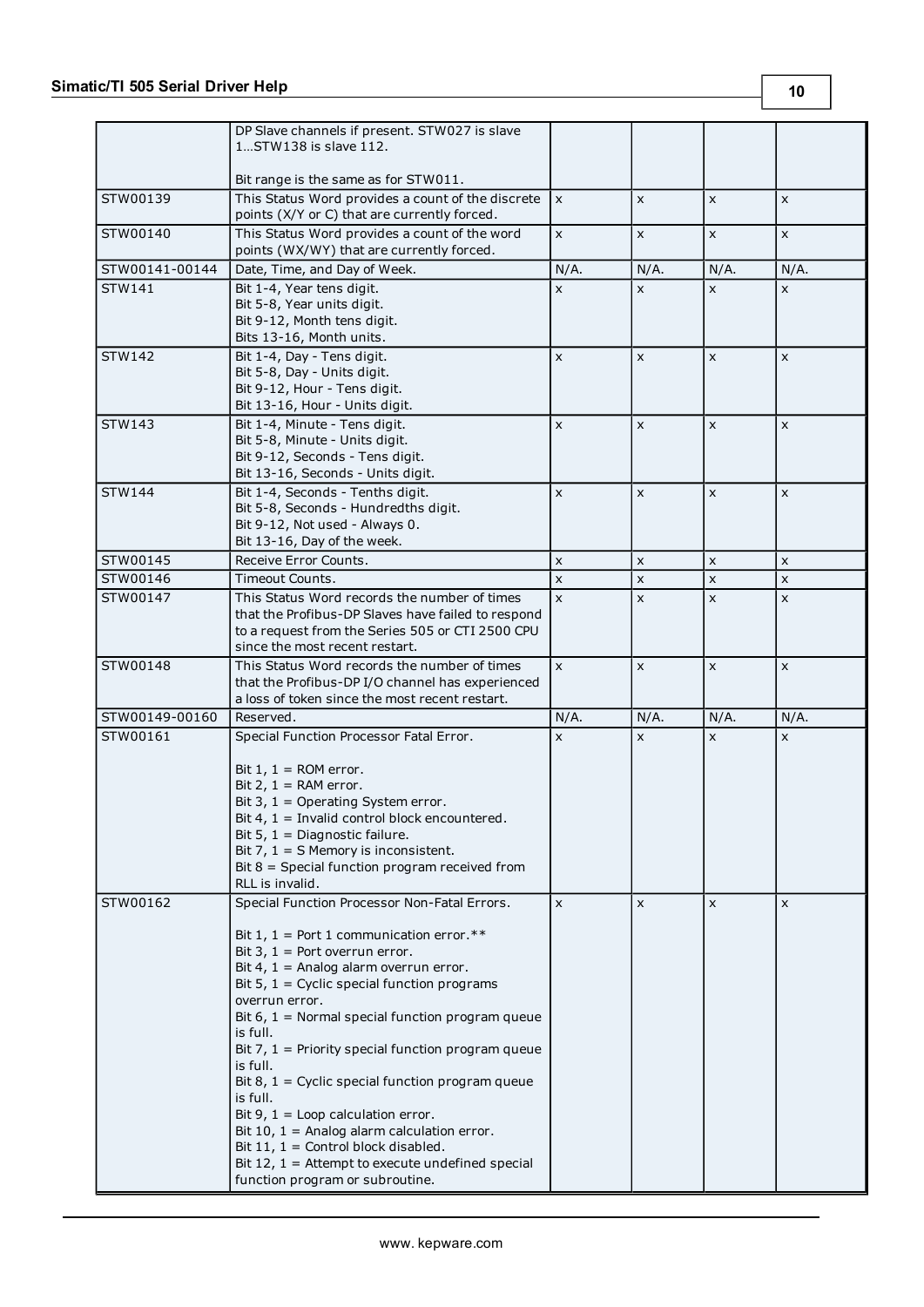|                | Bit 13, $1 =$ Attempt to invoke restricted special<br>function program or subroutine.                                                                                                                                                                                                                                                                                                                                                                                                                                                                                                                                                                                                                                                                                                                                                                                                                                                                     |              |                |                |                |
|----------------|-----------------------------------------------------------------------------------------------------------------------------------------------------------------------------------------------------------------------------------------------------------------------------------------------------------------------------------------------------------------------------------------------------------------------------------------------------------------------------------------------------------------------------------------------------------------------------------------------------------------------------------------------------------------------------------------------------------------------------------------------------------------------------------------------------------------------------------------------------------------------------------------------------------------------------------------------------------|--------------|----------------|----------------|----------------|
| STW00163       | Contains the number of the ladder subroutine that $\mathsf{I} \times$<br>caused the stack overflow.                                                                                                                                                                                                                                                                                                                                                                                                                                                                                                                                                                                                                                                                                                                                                                                                                                                       |              | $\pmb{\times}$ | $\pmb{\times}$ | X              |
| STW00164-00165 | Contains the source RLL checksum (32 Bit<br>integer).                                                                                                                                                                                                                                                                                                                                                                                                                                                                                                                                                                                                                                                                                                                                                                                                                                                                                                     | <b>X</b>     | X              | $\pmb{\times}$ | $\pmb{\times}$ |
| STW00166-00167 | Contains the compiled RLL checksum (32 Bit<br>integer).                                                                                                                                                                                                                                                                                                                                                                                                                                                                                                                                                                                                                                                                                                                                                                                                                                                                                                   | $\mathsf{x}$ | X              | $\pmb{\times}$ | $\pmb{\times}$ |
| STW00168       | Dual RBC Status.<br>Bit 1-16 are bases 15-0.<br>For each Bit:                                                                                                                                                                                                                                                                                                                                                                                                                                                                                                                                                                                                                                                                                                                                                                                                                                                                                             | X            | $\pmb{\times}$ | $\pmb{\times}$ | $\pmb{\times}$ |
|                | $0 =$ Dual RBC present and good.<br>$1 =$ Error or single RBC.                                                                                                                                                                                                                                                                                                                                                                                                                                                                                                                                                                                                                                                                                                                                                                                                                                                                                            |              |                |                |                |
| STW00169-00175 | Not used.                                                                                                                                                                                                                                                                                                                                                                                                                                                                                                                                                                                                                                                                                                                                                                                                                                                                                                                                                 | X            | X              | $\pmb{\times}$ | $\pmb{\times}$ |
| 'STW00176      | Dual Power Supply Status.<br>Bit 1-16 are bases 15-0.<br>For each Bit:<br>$0 =$ Dual power supply present and good.                                                                                                                                                                                                                                                                                                                                                                                                                                                                                                                                                                                                                                                                                                                                                                                                                                       | <b>x</b>     | $\pmb{\times}$ | $\mathsf{x}$   | $\pmb{\times}$ |
|                | $1 =$ Error or single power supply.                                                                                                                                                                                                                                                                                                                                                                                                                                                                                                                                                                                                                                                                                                                                                                                                                                                                                                                       |              |                |                |                |
| STW00177-00183 | Not used.                                                                                                                                                                                                                                                                                                                                                                                                                                                                                                                                                                                                                                                                                                                                                                                                                                                                                                                                                 | X            | X              | $\pmb{\times}$ | $\pmb{\times}$ |
| STW00184       | Module Mismatch Indicator.<br>Bit $1, 1$ = Module mismatch error.<br>Bit $5-8$ = Indicates the number of the base with<br>the error.                                                                                                                                                                                                                                                                                                                                                                                                                                                                                                                                                                                                                                                                                                                                                                                                                      | <b>X</b>     | $\mathsf{x}$   | $\mathsf{x}$   | $\mathsf{x}$   |
| STW00185-00190 | Not used.                                                                                                                                                                                                                                                                                                                                                                                                                                                                                                                                                                                                                                                                                                                                                                                                                                                                                                                                                 | X            | X              | $\pmb{\times}$ | X              |
| STW00191       | Serial Port Print Status.                                                                                                                                                                                                                                                                                                                                                                                                                                                                                                                                                                                                                                                                                                                                                                                                                                                                                                                                 | $N/A$ ,      | $N/A$ .        | N/A.           | X              |
| STW00192       | Discrete Execution Scan Time - The time spent on<br>the last scan.                                                                                                                                                                                                                                                                                                                                                                                                                                                                                                                                                                                                                                                                                                                                                                                                                                                                                        | <b>X</b>     | $\pmb{\times}$ | $\pmb{\times}$ | $\mathsf{x}$   |
| STW00193-199   | Not used.                                                                                                                                                                                                                                                                                                                                                                                                                                                                                                                                                                                                                                                                                                                                                                                                                                                                                                                                                 | X            | X              | $\pmb{\times}$ | $\pmb{\times}$ |
| STW00200       | User Program Error Cause (associated with Bit 6<br>of STW001). Codes are as follows:<br>$0 = No error.$<br>$1 =$ Reference to an application that is not<br>installed.***<br>$2$ = Attempted to unlock a flag that is not held by<br>an application.***<br>3 = Mismatched lock/unlock instructions.***<br>4 = Subroutine nesting level exceeded.<br>$5 =$ Table overflow.<br>$6$ = Attempted to call a non-existent subroutine.<br>$7$ = VMEbus access failed due to a bus error ***<br>$8$ = Special function program has not been<br>compiled or does not exist.<br>$9$ = Special function program has been disabled.<br>10= Special function program type is restricted<br>or cyclic.<br>$11$ = Special function program or subroutine is<br>being edited.<br>12 = Special function program or subroutine is<br>being executed by an interrupt task.<br>13 = User-scheduled fast loop is not configured.<br>14 = User-scheduled fast loop is disabled. | $\mathsf{x}$ | $\mathsf{x}$   | $\mathsf{x}$   | $\mathsf{x}$   |
| STW00201       | First Scan Flags.<br>Bit $1, 1$ = First Run Mode scan or single scan after<br>compile.<br>Bit $2$ , $1 =$ First Run Mode scan or single scan after<br>Program Mode.                                                                                                                                                                                                                                                                                                                                                                                                                                                                                                                                                                                                                                                                                                                                                                                       | X            | X              | $\pmb{\times}$ | X              |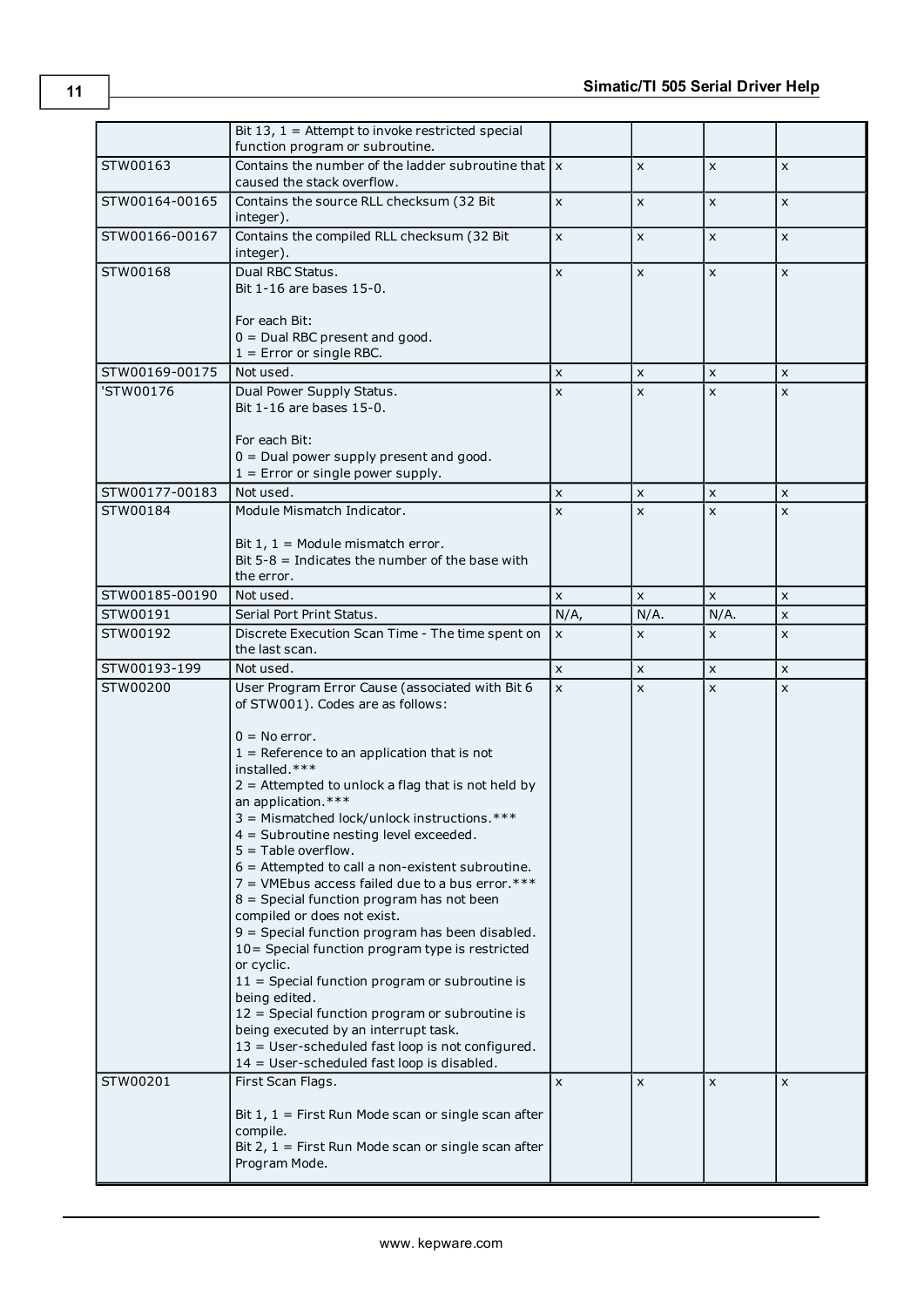|                | Bit $3, 1$ = First Run Mode scan after transition                                       |                |                    |                |                |
|----------------|-----------------------------------------------------------------------------------------|----------------|--------------------|----------------|----------------|
|                | from Hold Mode.                                                                         |                |                    |                |                |
|                | Bit 9, $1 =$ First scan after battery bad power-up<br>restart.                          |                |                    |                |                |
|                | Bit 10, $1 =$ First scan after battery good power-up                                    |                |                    |                |                |
|                | restart.                                                                                |                |                    |                |                |
|                | Bit $11$ , $1$ = First scan after compile restart.                                      |                |                    |                |                |
|                | Bit 12, $1 =$ First scan after partial restart.                                         |                |                    |                |                |
| STW00202-00205 | Not used.                                                                               | X              | X                  | $\pmb{\times}$ | X              |
| STW00206-00207 | U-Memory Checksum C0 (32 bit integer).                                                  | $\pmb{\times}$ | $\pmb{\times}$     | $\pmb{\times}$ | $N/A$ .        |
| STW00208-00209 | U-Memory Checksum C1 (32 bit integer).                                                  | $\pmb{\times}$ | $\pmb{\times}$     | $\pmb{\times}$ | $N/A$ .        |
| STW00210       | Base Poll Enabled Flags.                                                                | $\mathsf{x}$   | $\mathsf{x}$       | $\mathsf{x}$   | $\mathsf{x}$   |
|                | Bit 1-16 are bases 15-0.                                                                |                |                    |                |                |
|                |                                                                                         |                |                    |                |                |
|                | For each Bit:<br>$0 =$ Base cannot be polled.                                           |                |                    |                |                |
|                | $1 =$ Base can be polled.                                                               |                |                    |                |                |
| STW00211-00217 | Profibus Poll Enable Flags.                                                             | $\mathsf{x}$   | X                  | $\pmb{\times}$ | X              |
|                | Each bit is 1 if the slave is defined and enabled.                                      |                |                    |                |                |
|                |                                                                                         |                |                    |                |                |
|                | STW211 Bit 1-16 slave addresses 16-1.                                                   |                |                    |                |                |
|                | STW212 Bit 1-16 slave addresses 32-17.                                                  |                |                    |                |                |
|                | STW213 Bit 1-16 slave addresses 48-33.                                                  |                |                    |                |                |
|                | STW214 Bit 1-16 slave addresses 64-49.<br>STW215 Bit 1-16 slave addresses 80-65.        |                |                    |                |                |
|                | STW216 Bit 1-16 slave addresses 96-81.                                                  |                |                    |                |                |
|                | STW217 Bit 1-16 slave addresses 112-97.                                                 |                |                    |                |                |
| STW00218       | Not used.                                                                               | X              | X                  | $\pmb{\times}$ | X              |
| STW00219       | <b>RLL Task Overrun.</b>                                                                | X              | $\mathsf{x}$       | $\pmb{\times}$ | $N/A$ .        |
|                |                                                                                         |                |                    |                |                |
|                | Bit $1$ , Task $1: 0 = Good$ , $1 = Task$ scan cycle                                    |                |                    |                |                |
|                | overrun.                                                                                |                |                    |                |                |
|                | Bit 2, Task 2: $0 = Good$ , $1 = Task scan cycle$                                       |                |                    |                |                |
|                | overrun.                                                                                |                |                    |                |                |
| STW00220       | Interrupting Slots in Local Base.<br>Bit 1-16 are slots 16-1.                           | x              | X                  | $N/A$ .        | $N/A$ .        |
|                |                                                                                         |                |                    |                |                |
|                | For each Bit:                                                                           |                |                    |                |                |
|                | $1 =$ Interrupt request active at module located in                                     |                |                    |                |                |
|                | this slot.                                                                              |                |                    |                |                |
| STW00221       | Module Interrupt Request Count.                                                         | $\pmb{\times}$ | $\pmb{\times}$     | $N/A$ .        | $N/A$ .        |
| STW00222       | Spurious Interrupt Count.                                                               | N/A.           | N/A.               | $\pmb{\times}$ | N/A.           |
| STW00223-00224 | Binary Time of Day (32 bit integer).                                                    | X              | X                  | X              | X              |
| STW00225       | Binary Relative Day (with 1/1/1984 being day 0).                                        | $\pmb{\times}$ | $\pmb{\mathsf{X}}$ | $\pmb{\times}$ | $\pmb{\times}$ |
| STW00226       | Time of Day Status.                                                                     | $\mathsf{x}$   | $\pmb{\times}$     | $\pmb{\times}$ | X              |
|                |                                                                                         |                |                    |                |                |
|                | Bit $1, 1$ = Current time is prior to the time<br>reported in the last task 1 RLL scan. |                |                    |                |                |
|                | Bit 2-9, Reserved.                                                                      |                |                    |                |                |
|                | Bit 10, $1 =$ Time is valid.                                                            |                |                    |                |                |
|                | Bit $11$ , $1 =$ Time synchronization is over a                                         |                |                    |                |                |
|                | network.                                                                                |                |                    |                |                |
|                | Bit 12-13, Time Resolution.                                                             |                |                    |                |                |
|                | $00 = .001$ second.                                                                     |                |                    |                |                |
|                | $01 = .01$ second.                                                                      |                |                    |                |                |
|                | $02 = .1$ second.                                                                       |                |                    |                |                |
|                | $03 = 1$ second.<br>Bit 14, $1 =$ Time synchronization error.                           |                |                    |                |                |
|                | Bit $15$ , $1 =$ No time synchronization input for the                                  |                |                    |                |                |
|                | time transmitter.                                                                       |                |                    |                |                |
| STW00227-00228 | Bus Error Access Address.                                                               | N/A.           | N/A.               | $\pmb{\times}$ | N/A.           |
| STW00229-00230 | Bus Error Program Offset.                                                               | N/A.           | N/A.               | $\mathsf{x}$   | $N/A$ .        |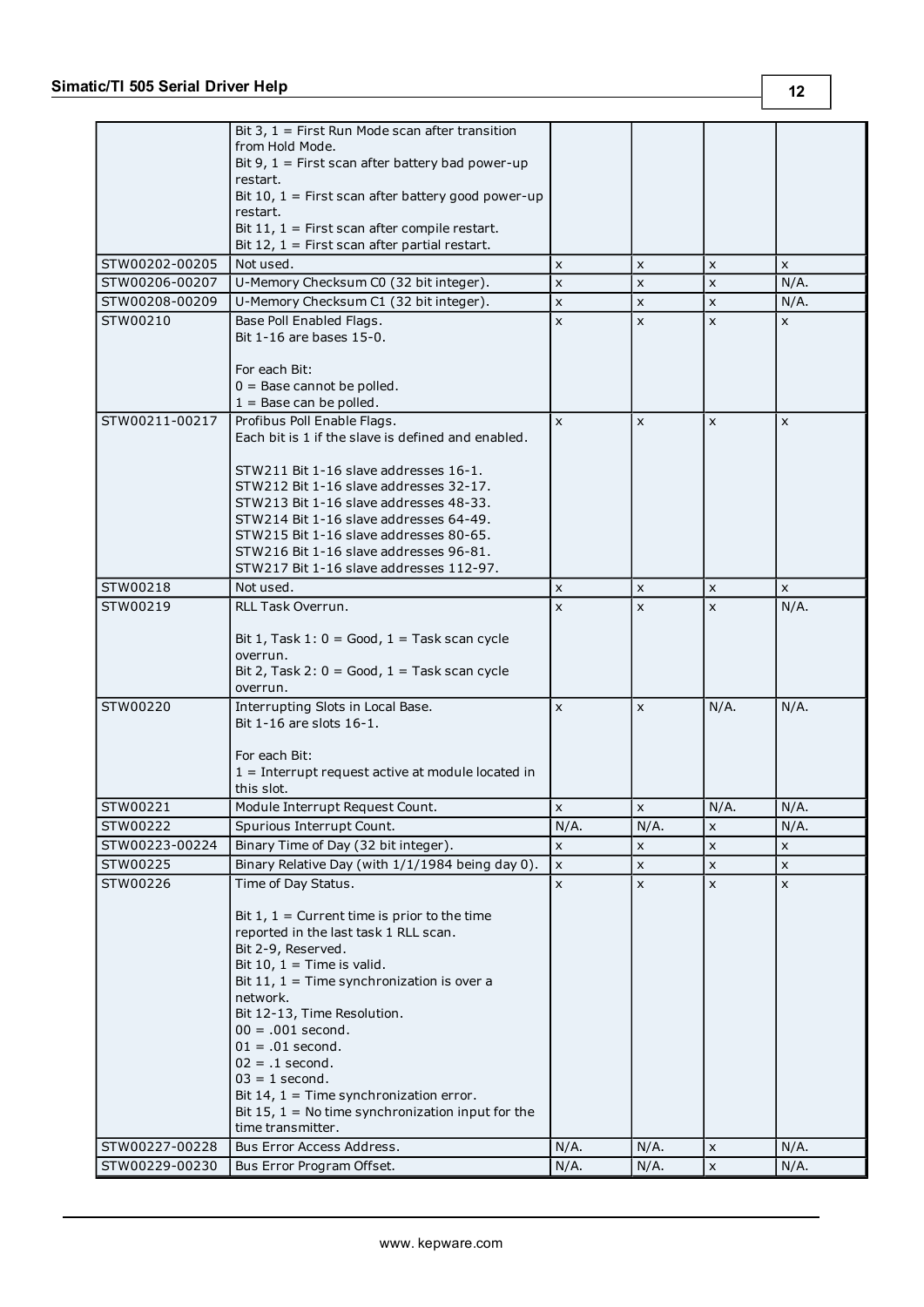| STW0231        | Profibus DP I/O Status.                                                                          | $\pmb{\times}$ | $\pmb{\times}$ | X              | $\pmb{\times}$     |
|----------------|--------------------------------------------------------------------------------------------------|----------------|----------------|----------------|--------------------|
|                | Bit $1, 1 = DP$ in operate state.                                                                |                |                |                |                    |
|                | Bit 2, $1 = DP$ in clear state.                                                                  |                |                |                |                    |
|                | Bit 3, $1 =$ Error: Unable to download                                                           |                |                |                |                    |
|                | configuration to the Profibus interface.                                                         |                |                |                |                    |
|                | Bit 4, $1 =$ Error: Unable to retrieve slave                                                     |                |                |                |                    |
|                | diagnostics from the interface.                                                                  |                |                |                |                    |
|                | Bit 5, $1 = DP$ bus error.                                                                       |                |                |                |                    |
|                | Bit 16, $1 = DP I/O$ bus system in not configured.                                               |                |                |                |                    |
| STW00232-00238 | Profibus I/O Diagnostics Status.                                                                 | X              | X              | $\pmb{\times}$ | X                  |
|                | Each bit is 1 if the slave signals a diagnostic that                                             |                |                |                |                    |
|                | has not been read by a RSD RLL instruction.                                                      |                |                |                |                    |
|                | STW232 Bit 1-16 slave addresses 16-1.                                                            |                |                |                |                    |
|                | STW233 Bit 1-16 slave addresses 32-17.                                                           |                |                |                |                    |
|                | STW234 Bit 1-16 slave addresses 48-33.                                                           |                |                |                |                    |
|                | STW235 Bit 1-16 slave addresses 64-49.                                                           |                |                |                |                    |
|                | STW236 Bit 1-16 slave addresses 80-65.                                                           |                |                |                |                    |
|                | STW237 Bit 1-16 slave addresses 96-81.                                                           |                |                |                |                    |
|                | STW238 Bit 1-16 slave addresses 112-97.                                                          |                |                |                |                    |
| STW00239-00240 | Source Special Function Program/Subroutine                                                       | X              | $\pmb{\times}$ | $\pmb{\times}$ | $\pmb{\times}$     |
|                | Checksum.                                                                                        |                |                |                |                    |
| STW00241-00242 | Compiled Special Function Program/Subroutine<br>Checksum.                                        | $\mathsf{x}$   | x              | $\pmb{\times}$ | X                  |
| STW00243       | Reserved.                                                                                        | N/A.           | N/A.           | $N/A$ .        | $\pmb{\times}$     |
| STW00244       | Additional Control Status Flags.                                                                 | $N/A$ .        | N/A.           | N/A.           | $\mathsf{x}$       |
|                |                                                                                                  |                |                |                |                    |
|                | Bit 1, Controller Mode $0 = Program Mode$ , 1 = Run                                              |                |                |                |                    |
|                | Mode.                                                                                            |                |                |                |                    |
|                | Bit 2, Scan Mode $0 =$ Variable, $1 =$ Fixed.                                                    |                |                |                |                    |
|                | Bit 3, User Program Source $0 =$ Ram, $1 =$ Flash.                                               |                |                |                |                    |
|                | Bit 4, Ethernet Port Link Status $1 =$ Connected.                                                |                |                |                |                    |
|                | Bit 5, TCP/IP Network Status $1 =$ Operational.                                                  |                |                |                |                    |
|                | Bit 6, Duplicate IP Address Status $1 =$ Duplicate                                               |                |                |                |                    |
|                | Detected.                                                                                        |                |                |                |                    |
| STW00245       | Additional Controller Error Status.                                                              | N/A.           | $N/A$ .        | N/A.           | X                  |
|                | Bit $1, 1$ = Fatal error present.                                                                |                |                |                |                    |
|                | Bit 2, Reserved.                                                                                 |                |                |                |                    |
|                | Bit 3, $1 =$ One or more remote bases are not                                                    |                |                |                |                    |
|                | communicating.                                                                                   |                |                |                |                    |
| STW00246       | Fatal Error Code. This contains the fatal error                                                  | N/A.           | N/A.           | N/A.           | $\pmb{\times}$     |
|                | code when a fatal error is present.                                                              |                |                |                |                    |
| STW00247-00257 | CTI Support Diagnostics.                                                                         | N/A.           | N/A.           | N/A.           | $\pmb{\times}$     |
| STW00259       | Product Serial Number.                                                                           | $N/A$ .        | N/A.           | N/A.           | $\pmb{\times}$     |
| STW00260       | Firmware Major Release Number.                                                                   | N/A.           | $N/A$ .        | N/A.           | $\pmb{\times}$     |
| STW00261       | Firmware Minor Release Number.                                                                   | N/A.           | N/A.           | N/A.           | $\pmb{\times}$     |
| STW00262-00298 | CTI Support Diagnostics.                                                                         | N/A.           | N/A.           | N/A.           | $\pmb{\times}$     |
| STW00299       | Peak Scan Time.                                                                                  | N/A.           | N/A.           | N/A.           | $\pmb{\times}$     |
| STW00300-454   | CTI Support Statistics.                                                                          | $N/A$ .        | N/A.           | $N/A$ .        | $\pmb{\mathsf{x}}$ |
| STW00455-00469 | Remote Base Receive Errors. This contains the<br>number of times that the controller encountered | $N/A$ .        | N/A.           | N/A.           | $\pmb{\times}$     |
|                |                                                                                                  |                |                |                |                    |
|                | an error reading the response message from the<br>remote base.                                   |                |                |                |                    |
|                |                                                                                                  |                |                |                |                    |
|                | STW 455 corresponds to remote base 1.                                                            |                |                |                |                    |
|                | STW 456 - STW 469 correspond to remote bases                                                     |                |                |                |                    |
|                | $2 - 15$ .                                                                                       |                |                |                |                    |
| STW00470       | Not used.                                                                                        | $N/A$ .        | $N/A$ .        | N/A.           | X                  |
| STW00471-00485 | Abnormal Logoff Count - Remote Base 1 - 15. This                                                 | N/A.           | $N/A$ .        | N/A.           | $\pmb{\times}$     |
|                | contains the number of times that the controller                                                 |                |                |                |                    |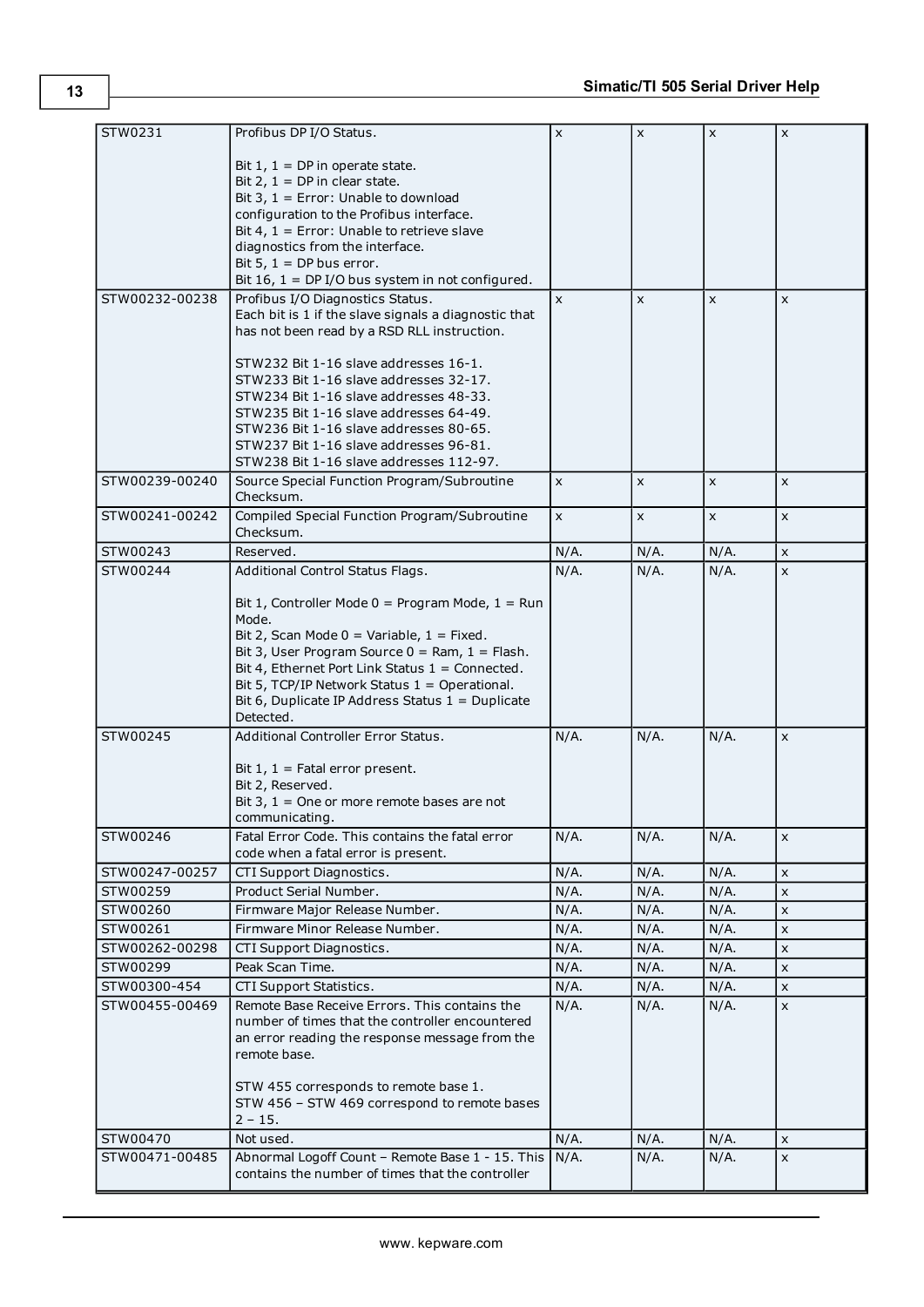stopped communicating with the remote base due to communications errors or response timeouts. STW 471 corresponds to remote base 1. STW 472 – STW 485 correspond to remote bases  $2 - 15$ . STW00486  $\big|$  Not used.  $\big|$  N/A.  $\big|$  N/A.  $\big|$  N/A.  $\big|$  N/A.  $\big|$  x STW00487-00501 Timeout Count – Remote Base 1 – 15. This contains the number of times that the base failed to respond to a request from the controller within the specified time. STW 487 corresponds to remote base 1. STW 488 – STW 501 correspond to remote bases  $2 - 15$ .  $N/A.$   $N/A.$   $N/A.$   $x$ 

**14**

\*For more information, refer to the register "STW200".

\*\*Not used by the CTI 2500.

\*\*\*This is only for CP575.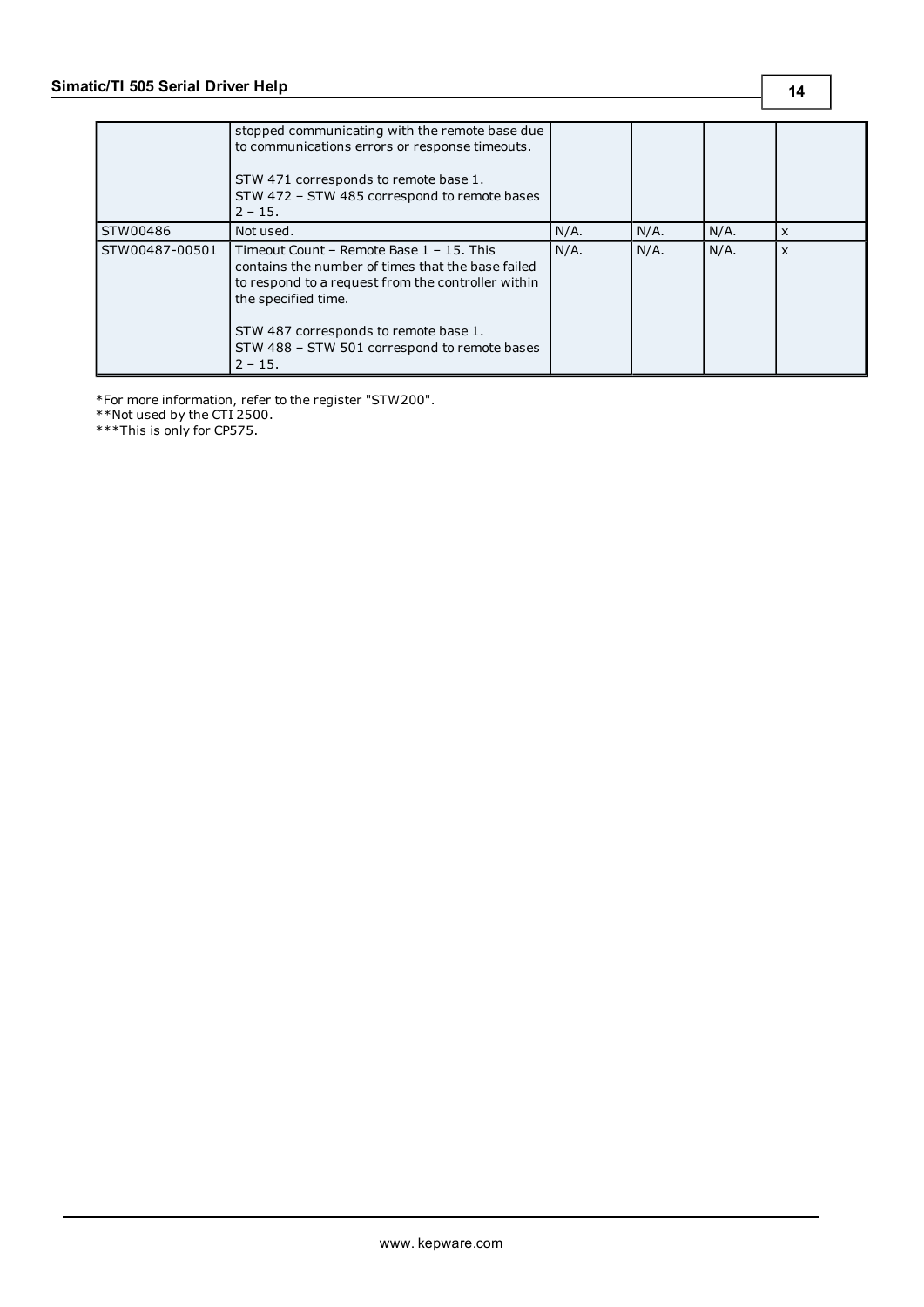#### <span id="page-14-0"></span>**Error Descriptions**

The following error/warning messages may be generated. Click on the link for a description of the message.

#### **Address Validation**

**[Missing](#page-14-2) [address](#page-14-2) [Device](#page-14-3) [address](#page-14-3) ['<address>'](#page-14-3) [contains](#page-14-3) [a](#page-14-3) [syntax](#page-14-3) [error](#page-14-3) [Address](#page-15-0) ['<address>'](#page-15-0) [is](#page-15-0) [out](#page-15-0) [of](#page-15-0) [range](#page-15-0) [for](#page-15-0) [the](#page-15-0) [specified](#page-15-0) [device](#page-15-0) [or](#page-15-0) [register](#page-15-0) [Data](#page-15-1) [Type](#page-15-1) ['<type>'](#page-15-1) [is](#page-15-1) [not](#page-15-1) [valid](#page-15-1) [for](#page-15-1) [device](#page-15-1) [address](#page-15-1) ['<address>'](#page-15-1) [Device](#page-15-2) [address](#page-15-2) ['<address>'](#page-15-2) [is](#page-15-2) [Read](#page-15-2) [Only](#page-15-2) [Array](#page-15-3) [size](#page-15-3) [is](#page-15-3) [out](#page-15-3) [of](#page-15-3) [range](#page-15-3) [for](#page-15-3) [address](#page-15-3) ['<address>'](#page-15-3) [Array](#page-15-4) [support](#page-15-4) [is](#page-15-4) [not](#page-15-4) [available](#page-15-4) [for](#page-15-4) [the](#page-15-4) [specified](#page-15-4) [address:](#page-15-4) ['<address>'](#page-15-4)**

#### **Serial Communications**

**[COMn](#page-16-0) [does](#page-16-0) [not](#page-16-0) [exist](#page-16-0) [Error](#page-16-1) [opening](#page-16-1) [COMn](#page-16-1) [COMn](#page-16-2) [is](#page-16-2) [in](#page-16-2) [use](#page-16-2) [by](#page-16-2) [another](#page-16-2) [application](#page-16-2) [Unable](#page-16-3) [to](#page-16-3) [set](#page-16-3) [comm](#page-16-3) [parameters](#page-16-3) [on](#page-16-3) [COMn](#page-16-3) [Communications](#page-16-4) [error](#page-16-4) [on](#page-16-4) ['<channel](#page-16-4) [name>'](#page-16-4) [\[<error](#page-16-4) [mask>\]](#page-16-4)**

#### **Device Status Messages**

**[Device](#page-17-1) ['<device](#page-17-1) [name>'](#page-17-1) [is](#page-17-1) [not](#page-17-1) [responding](#page-17-1) [Unable](#page-17-2) [to](#page-17-2) [write](#page-17-2) [to](#page-17-2) ['<address>'](#page-17-2) [on](#page-17-2) [device](#page-17-2) ['<device](#page-17-2) [name>'](#page-17-2)**

#### **Simatic/TI 505 Serial Device Specific Messages**

**[Unable](#page-17-4) [to](#page-17-4) [write](#page-17-4) [tag](#page-17-4) ['<address>'](#page-17-4) [for](#page-17-4) [device](#page-17-4) ['<device](#page-17-4) [name>](#page-17-4) [:](#page-17-4) [Error](#page-17-4) [code](#page-17-4) [<code>](#page-17-4) [Unable](#page-18-0) [to](#page-18-0) [read](#page-18-0) [block](#page-18-0) [starting](#page-18-0) [at](#page-18-0) ['<address>'](#page-18-0) [for](#page-18-0) [device](#page-18-0) ['<device](#page-18-0) [name>'](#page-18-0) [:](#page-18-0) [Error](#page-18-0) [code](#page-18-0) [<code>](#page-18-0) [Bad](#page-18-1) [address](#page-18-1) [in](#page-18-1) [block](#page-18-1) [\[<start](#page-18-1) [address>](#page-18-1) [to](#page-18-1) [<end](#page-18-1) [address>\]](#page-18-1) [on](#page-18-1) [device](#page-18-1) ['<device](#page-18-1) [name>'](#page-18-1)**

**See Also: [Error](#page-18-2) [Codes](#page-18-2)**

#### <span id="page-14-1"></span>**Address Validation**

The following error/warning messages may be generated. Click on the link for a description of the message.

#### **Address Validation**

**[Missing](#page-14-2) [address](#page-14-2) [Device](#page-14-3) [address](#page-14-3) ['<address>'](#page-14-3) [contains](#page-14-3) [a](#page-14-3) [syntax](#page-14-3) [error](#page-14-3) [Address](#page-15-0) ['<address>'](#page-15-0) [is](#page-15-0) [out](#page-15-0) [of](#page-15-0) [range](#page-15-0) [for](#page-15-0) [the](#page-15-0) [specified](#page-15-0) [device](#page-15-0) [or](#page-15-0) [register](#page-15-0) [Data](#page-15-1) [Type](#page-15-1) ['<type>'](#page-15-1) [is](#page-15-1) [not](#page-15-1) [valid](#page-15-1) [for](#page-15-1) [device](#page-15-1) [address](#page-15-1) ['<address>'](#page-15-1) [Device](#page-15-2) [address](#page-15-2) ['<address>'](#page-15-2) [is](#page-15-2) [Read](#page-15-2) [Only](#page-15-2) [Array](#page-15-3) [size](#page-15-3) [is](#page-15-3) [out](#page-15-3) [of](#page-15-3) [range](#page-15-3) [for](#page-15-3) [address](#page-15-3) ['<address>'](#page-15-3) [Array](#page-15-4) [support](#page-15-4) [is](#page-15-4) [not](#page-15-4) [available](#page-15-4) [for](#page-15-4) [the](#page-15-4) [specified](#page-15-4) [address:](#page-15-4) ['<address>'](#page-15-4)**

#### <span id="page-14-2"></span>**Missing address**

**Error Type:** Warning

#### **Possible Cause:**

A tag address that has been specified dynamically has no length.

#### **Solution:**

<span id="page-14-3"></span>Re-enter the address in the client application.

#### Device address '<address>' contains a syntax error

#### **Error Type:**

Warning

#### **Possible Cause:**

A tag address that has been specified dynamically contains one or more invalid characters.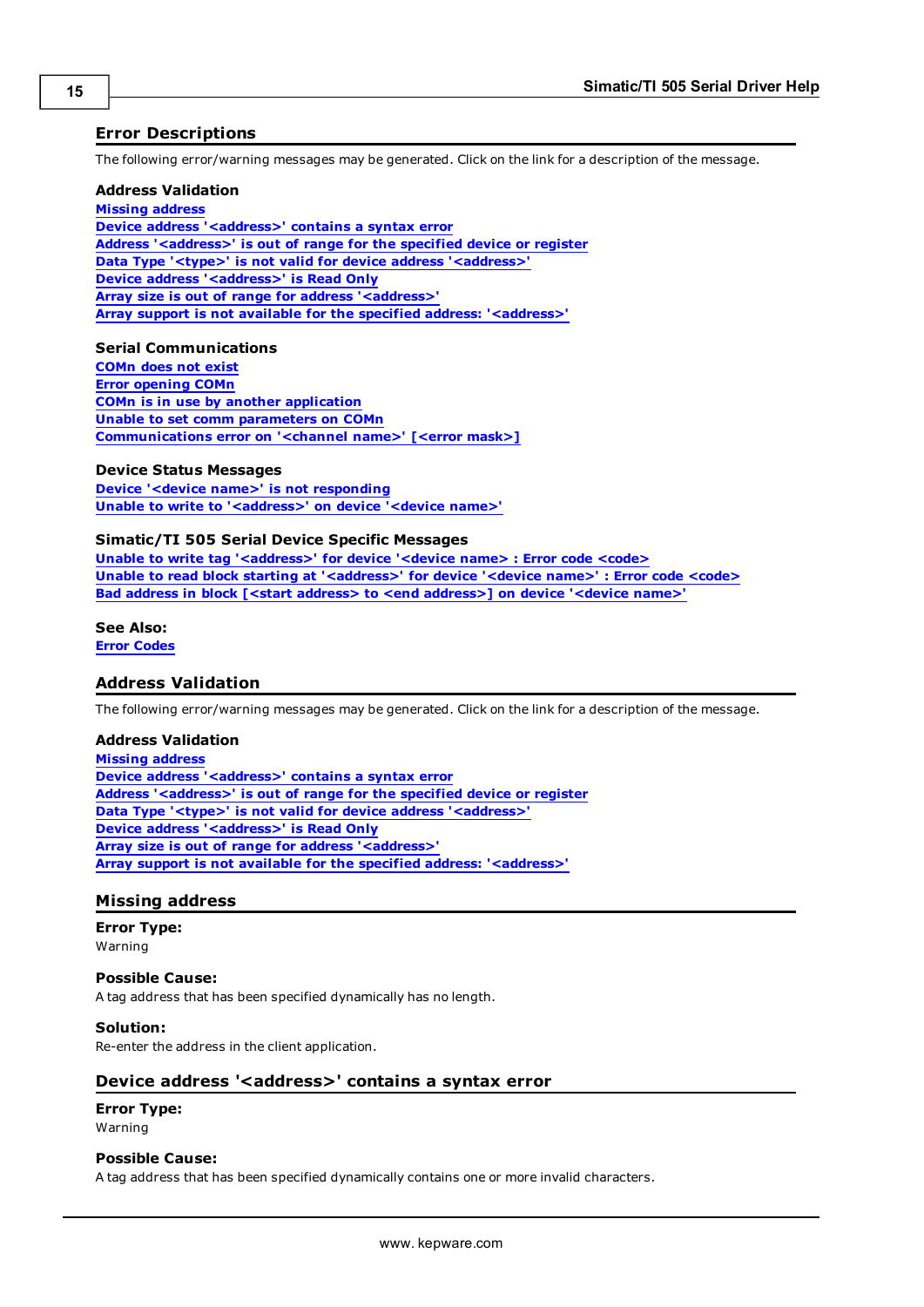#### **Solution:**

<span id="page-15-0"></span>Re-enter the address in the client application.

#### **Address '<address>' is out of range for the specified device or register**

#### **Error Type:**

Warning

#### **Possible Cause:**

A tag address that has been specified dynamically references a location that is beyond the range of supported locations for the device.

#### **Solution:**

<span id="page-15-1"></span>Verify that the address is correct; if it is not, re-enter it in the client application.

#### Data Type '<type>' is not valid for device address '<address>'

#### **Error Type:**

Warning

#### **Possible Cause:**

A tag address that has been specified dynamically has been assigned an invalid data type.

#### **Solution:**

<span id="page-15-2"></span>Modify the requested data type in the client application.

#### Device address '<address>' is Read Only

#### **Error Type:**

Warning

#### **Possible Cause:**

A tag address that has been specified dynamically has a requested access mode that is not compatible with what the device supports for that address.

#### **Solution:**

<span id="page-15-3"></span>Change the access mode in the client application.

#### **Array size is out of range for address '<address>'**

#### **Error Type:**

Warning

#### **Possible Cause:**

A tag address that has been specified dynamically is requesting an array size that is too large for the address type or block size of the driver.

#### **Solution:**

<span id="page-15-4"></span>Re-enter the address in the client application to specify a smaller value for the array or a different starting point.

#### **Array support is not available for the specified address: '<address>'**

### **Error Type:**

Warning

#### **Possible Cause:**

A tag address that has been specified dynamically contains an array reference for an address type that doesn't support arrays.

#### **Solution:**

<span id="page-15-5"></span>Re-enter the address in the client application to remove the array reference or correct the address type.

#### **Serial Communications**

The following error/warning messages may be generated. Click on the link for a description of the message.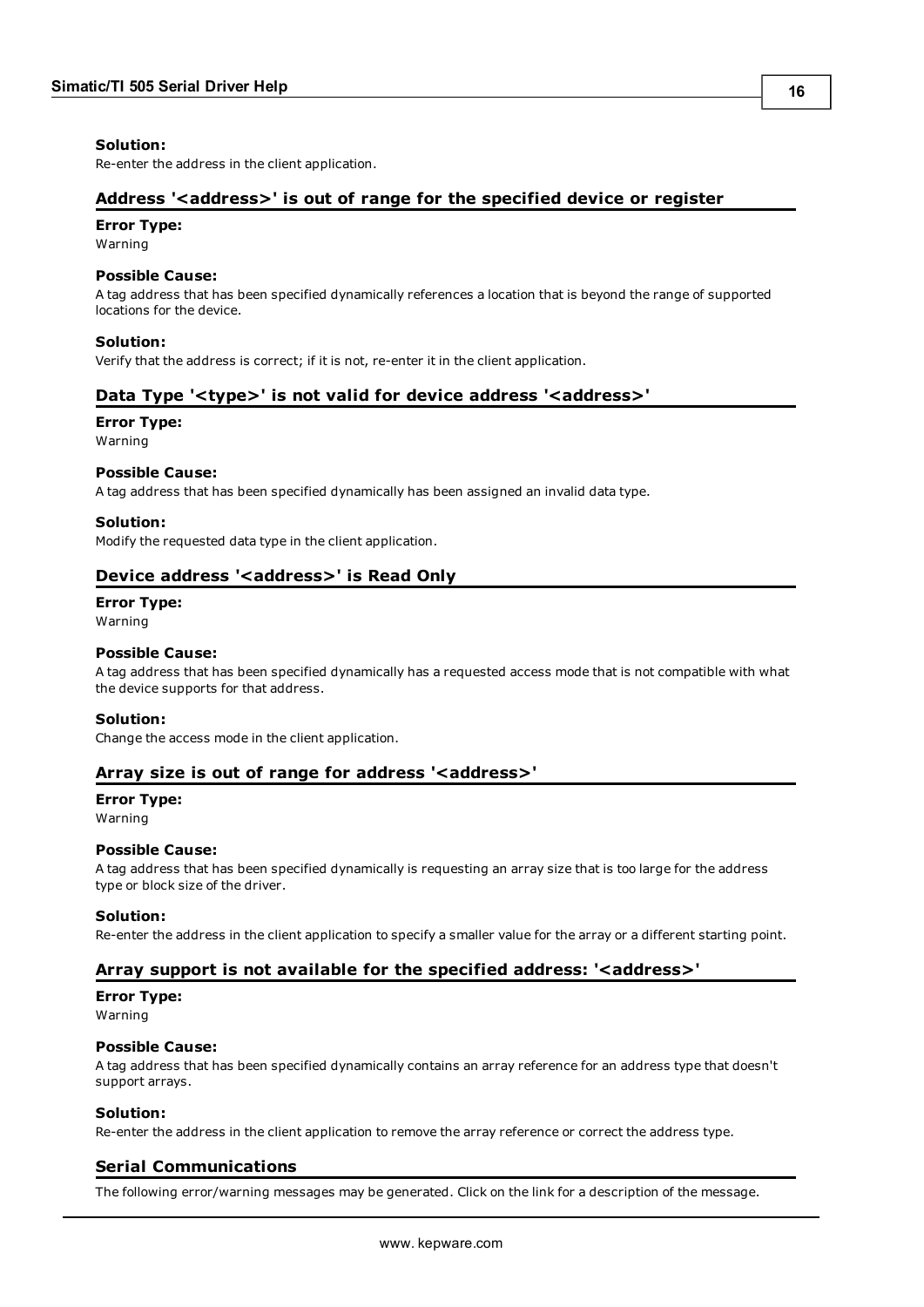#### **Serial Communications**

**[COMn](#page-16-0) [does](#page-16-0) [not](#page-16-0) [exist](#page-16-0) [Error](#page-16-1) [opening](#page-16-1) [COMn](#page-16-1) [COMn](#page-16-2) [is](#page-16-2) [in](#page-16-2) [use](#page-16-2) [by](#page-16-2) [another](#page-16-2) [application](#page-16-2) [Unable](#page-16-3) [to](#page-16-3) [set](#page-16-3) [comm](#page-16-3) [parameters](#page-16-3) [on](#page-16-3) [COMn](#page-16-3) [Communications](#page-16-4) [error](#page-16-4) [on](#page-16-4) ['<channel](#page-16-4) [name>'](#page-16-4) [\[<error](#page-16-4) [mask>\]](#page-16-4)**

#### <span id="page-16-0"></span>**COMn does not exist**

**Error Type:** Fatal

#### **Possible Cause:**

The specified COM port is not present on the target computer.

#### **Solution:**

<span id="page-16-1"></span>Verify that the proper COM port has been selected.

#### **Error opening COMn**

#### **Error Type:**

Fatal

#### **Possible Cause:**

The specified COM port could not be opened due an internal hardware or software problem on the target computer.

#### **Solution:**

<span id="page-16-2"></span>Verify that the COM port is functional and may be accessed by other Windows applications.

#### **COMn is in use by another application**

### **Error Type:**

Fatal

#### **Possible Cause:**

The serial port assigned to a device is being used by another application.

#### **Solution:**

<span id="page-16-3"></span>Verify that the correct port has been assigned to the channel.

#### **Unable to set comm parameters on COMn**

#### **Error Type:** Fatal

#### **Possible Cause:**

The serial parameters for the specified COM port are not valid.

#### **Solution:**

<span id="page-16-4"></span>Verify the serial parameters and make any necessary changes.

#### **Communications error on '<channel name>' [<error mask>]**

#### **Error Type:**

Serious

#### **Error Mask Definitions:**

- <span id="page-16-5"></span>**B** = Hardware break detected.
- **F** = Framing error.
- <span id="page-16-6"></span> $E = I/O$  error.
- **O** = Character buffer overrun.
- <span id="page-16-7"></span>**R** = RX buffer overrun.
- **P** = Received byte parity error.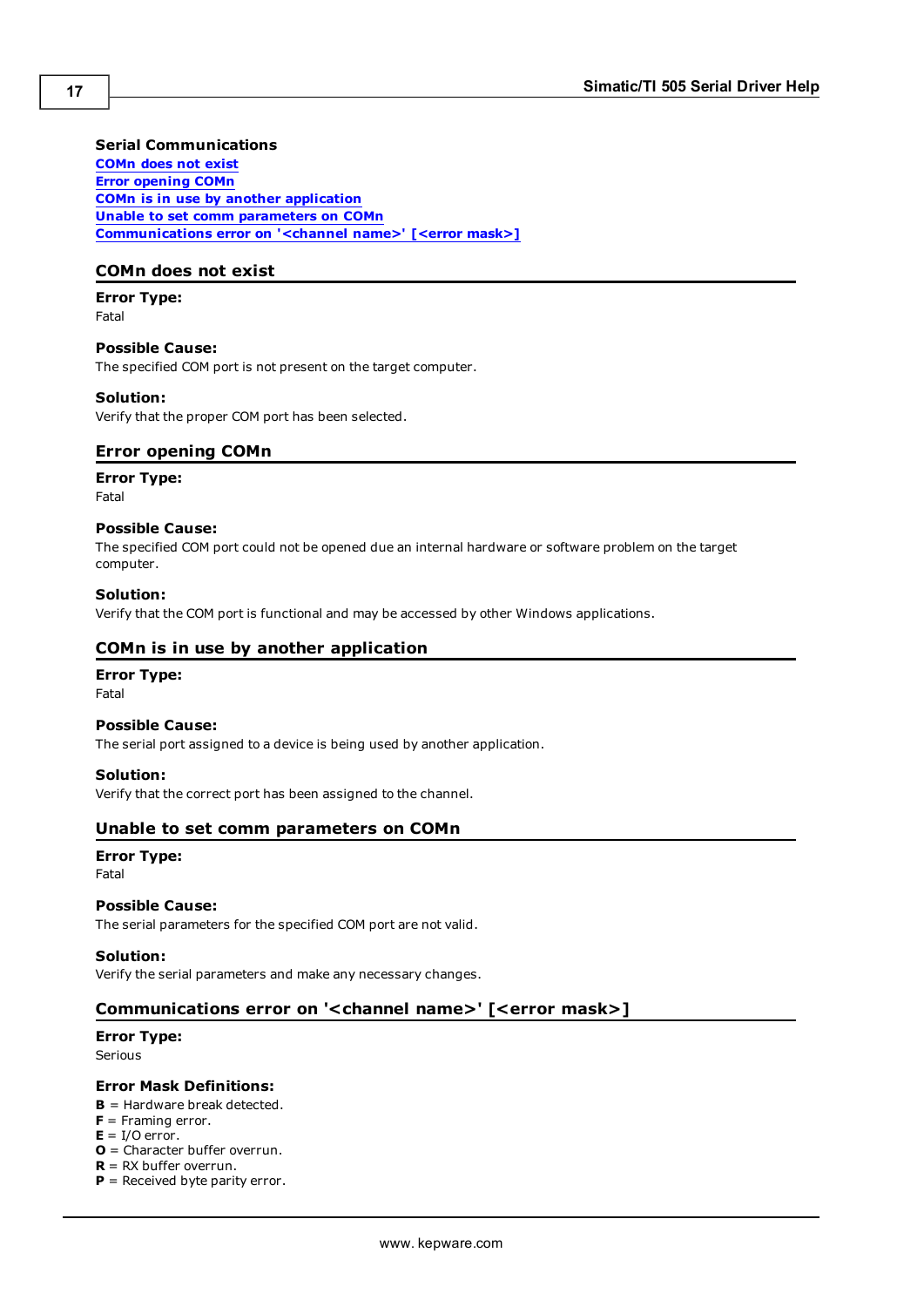$T = TX$  buffer full.

#### **Possible Cause:**

- 1. The serial connection between the device and the host PC is bad.
- 2. The communications parameters for the serial connection are incorrect.

#### **Solution:**

- 1. Verify the cabling between the PC and the device.
- <span id="page-17-0"></span>2. Verify that the specified communications parameters match those of the device.

#### **Device Status Messages**

The following error/warning messages may be generated. Click on the link for a description of the message.

#### **Device Status Messages**

**[Device](#page-17-1) ['<device](#page-17-1) [name>'](#page-17-1) [is](#page-17-1) [not](#page-17-1) [responding](#page-17-1) [Unable](#page-17-2) [to](#page-17-2) [write](#page-17-2) [to](#page-17-2) ['<address>'](#page-17-2) [on](#page-17-2) [device](#page-17-2) ['<device](#page-17-2) [name>'](#page-17-2)**

#### <span id="page-17-1"></span>**Device '<device name>' is not responding**

#### **Error Type:**

Serious

#### **Possible Cause:**

1. The serial connection between the device and the host PC is broken.

- 2. The response from the device took longer to receive than the amount of time specified in the "Request Timeout" device setting.
- 3. The communications parameters for the serial connection are incorrect.

#### **Solution:**

- 1. Verify the cabling between the PC and the device.
- 2. Increase the Request Timeout setting so that the entire response can be handled.
- 3. Verify the baud rate selected matches that of the device.
- 4. If NITP protocol is selected, ensure that odd parity and 7 data bits are selected.
- 5. If TB protocol is selected, ensure that no parity and 8 data bits are selected.
- <span id="page-17-2"></span>6. Make sure that RTS\_ALWAYS flow control is selected.

#### Unable to write to '<address>' on device '<device name>'

#### **Error Type:**

Serious

#### **Possible Cause:**

- 1. The serial connection between the device and the host PC is broken.
- 2. The communications parameters for the serial connection are incorrect.

#### **Solution:**

- 1. Verify the cabling between the PC and the device.
- <span id="page-17-3"></span>2. Verify that the specified communications parameters match those of the device.

#### **Simatic/TI 505 Serial Device Specific Messages**

The following error/warning messages may be generated. Click on the link for a description of the message.

#### **Simatic/TI 505 Serial Device Specific Messages**

**[Unable](#page-17-4) [to](#page-17-4) [write](#page-17-4) [tag](#page-17-4) ['<address>'](#page-17-4) [for](#page-17-4) [device](#page-17-4) ['<device](#page-17-4) [name>](#page-17-4) [:](#page-17-4) [Error](#page-17-4) [code](#page-17-4) [<code>](#page-17-4) [Unable](#page-18-0) [to](#page-18-0) [read](#page-18-0) [block](#page-18-0) [starting](#page-18-0) [at](#page-18-0) ['<address>'](#page-18-0) [for](#page-18-0) [device](#page-18-0) ['<device](#page-18-0) [name>'](#page-18-0) [:](#page-18-0) [Error](#page-18-0) [code](#page-18-0) [<code>](#page-18-0) [Bad](#page-18-1) [address](#page-18-1) [in](#page-18-1) [block](#page-18-1) [\[<start](#page-18-1) [address>](#page-18-1) [to](#page-18-1) [<end](#page-18-1) [address>\]](#page-18-1) [on](#page-18-1) [device](#page-18-1) ['<device](#page-18-1) [name>'](#page-18-1)**

#### <span id="page-17-4"></span>Unable to write tag <address> for device <device name>: Error code <code>

**Error Type:** Serious

#### **Possible Cause:**

1. The address does not exist in the device.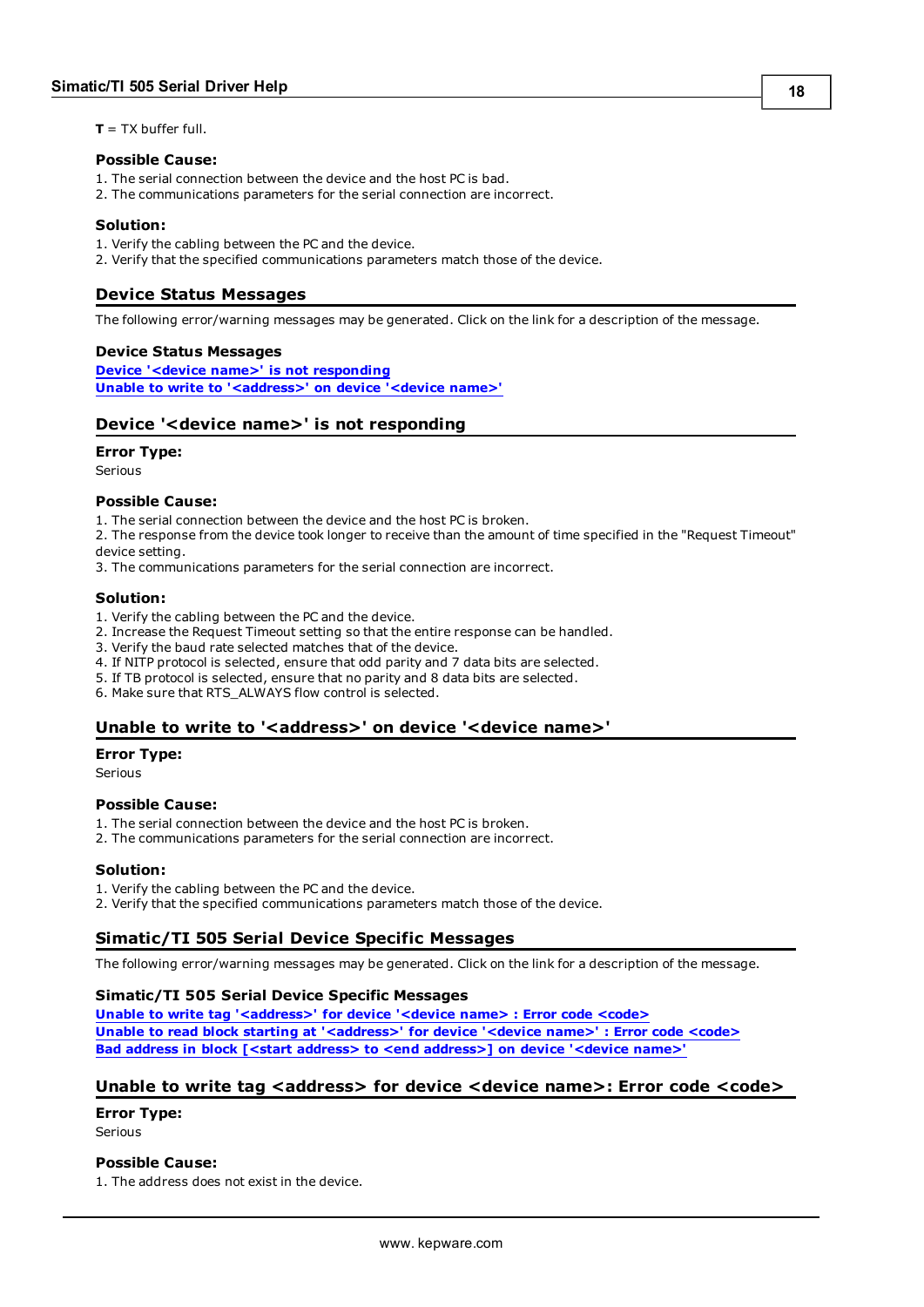- 2. The location is read only in the device.
- 3. The device could not perform the write operation.

#### **Solution:**

Refer to the list of error codes.

#### **See Also:**

<span id="page-18-0"></span>**[Error](#page-18-2) [Codes](#page-18-2)**

#### Unable to read block starting at <address> for device <device name>: Error **code <code>**

#### **Error Type:**

Serious

#### **Possible Cause:**

- 1. The address does not exist in the device.
- 2. The device could not perform the read operation.

#### **Solution:**

Refer to the list of error codes.

#### **See Also:**

<span id="page-18-1"></span>**[Error](#page-18-2) [Codes](#page-18-2)**

#### **Bad address in block [<start address> to <end address>] on device '<device name>'**

**Error Type:**

Serious

#### **Possible Cause:**

An attempt has been made to reference a nonexistent location in the specified device.

#### **Solution:**

Verify the tags assigned to addresses in the specified range on the device and eliminate ones that reference invalid locations.

#### <span id="page-18-2"></span>**Error Codes**

| <b>Error Code</b> | <b>Description</b>                                       |
|-------------------|----------------------------------------------------------|
| 2                 | Address out of range                                     |
| 3                 | Requested data not found                                 |
| $\overline{4}$    | Illegal task code requested                              |
| $\overline{7}$    | Fatal error detected                                     |
| 9                 | Incorrect amount of data sent with request               |
| 10                | Illegal request in current operational mode              |
| 12                | Attempted write operation did not verify                 |
| 13                | Illegal number of ASCII characters received (NITP)       |
| 15                | Data not inserted                                        |
| 16                | Data not written                                         |
| 17                | Invalid data sent with command                           |
| 19                | The store and forward buffer is busy                     |
| 22                | Attempted to write to a protected variable               |
| 28                | Processor busy - Cannot complete the requested operation |

**Note:** If the error code returned is 2, the driver will remove the tags in the block from its scan list.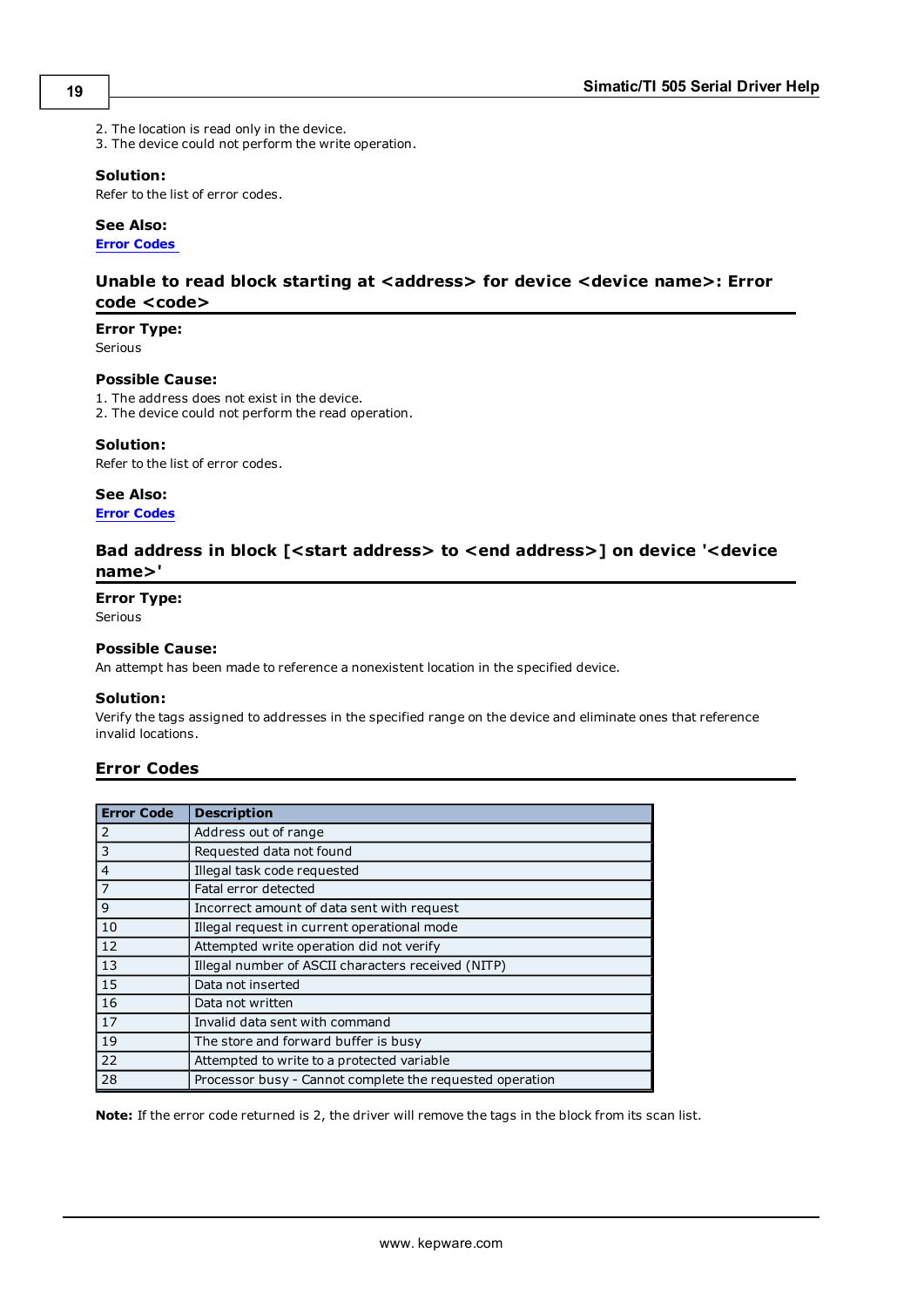# <span id="page-19-0"></span>**Index**

### **A**

### **B**

### **C**

### **D**

### **E**

### **F**

**Float [6](#page-5-3)**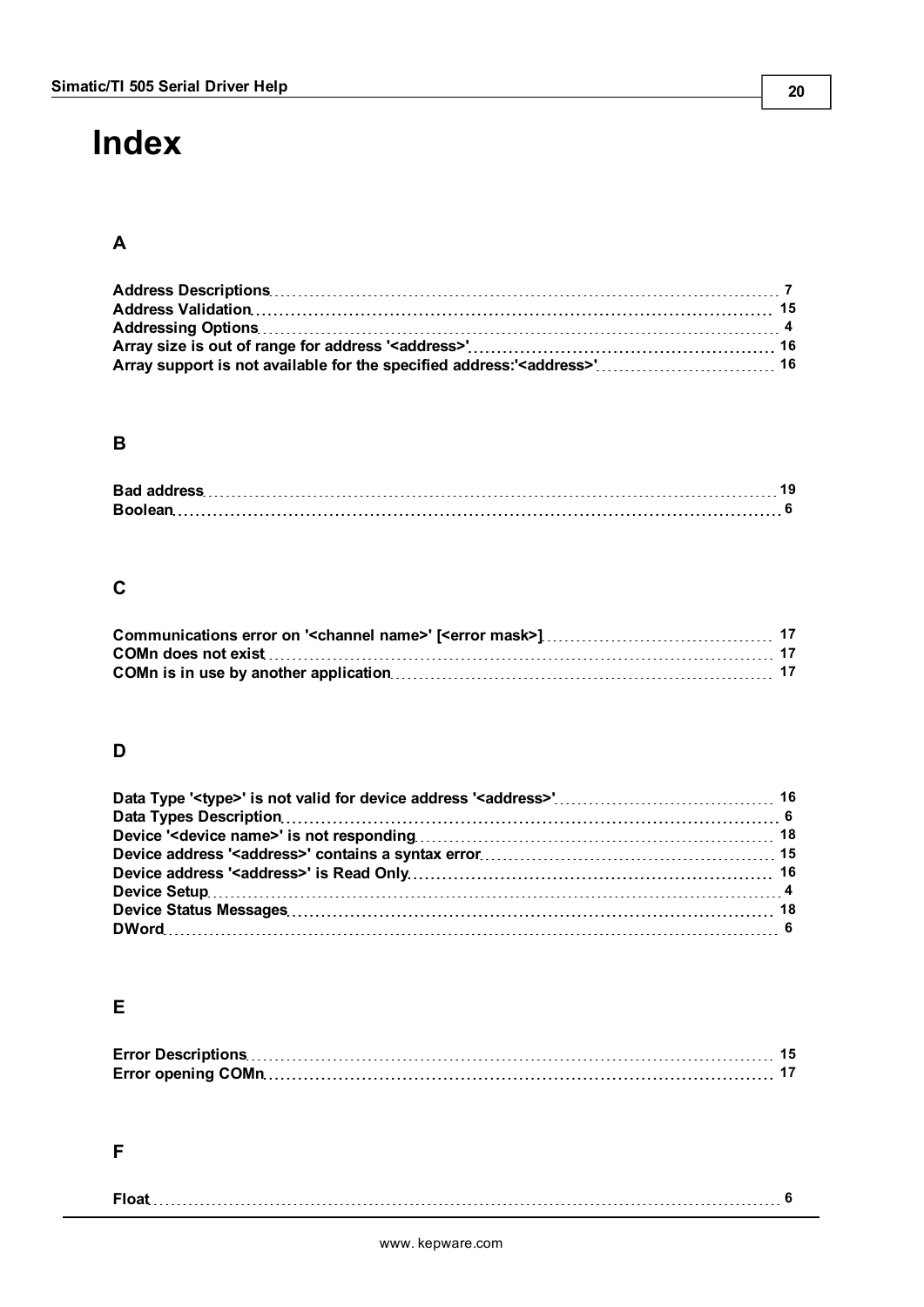|--|

### **L**

### **M**

### **N**

### **O**

| <b>Overrun</b> |  |
|----------------|--|
|                |  |

### **P**

## **S**

### **T**

|--|